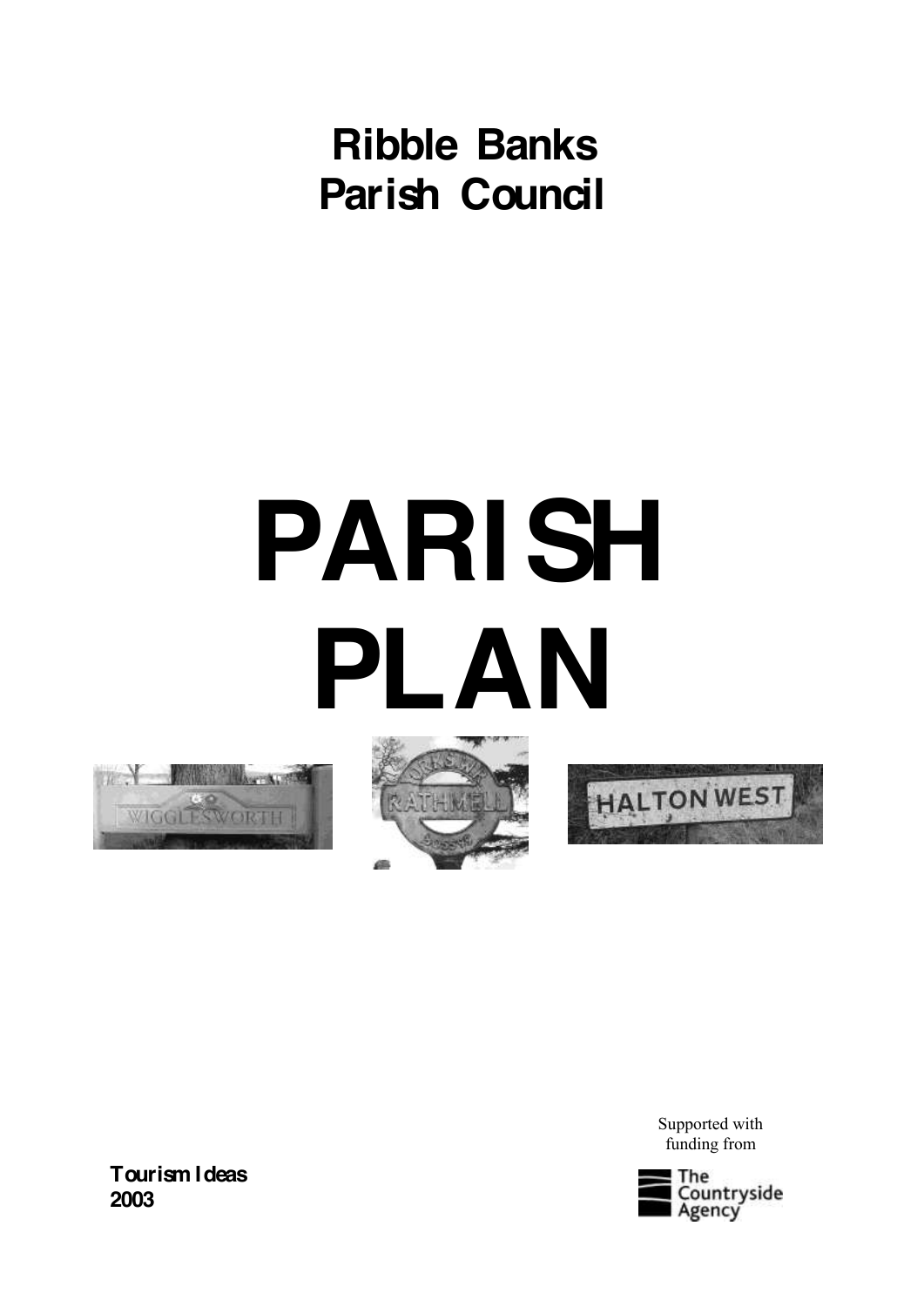# **Acknowledgements**

Ribble Banks Parish Council would like to acknowledge the financial support received from The Countryside Agency that enabled this Plan to be undertaken.

In addition, the Parish Council would also like to acknowledge the help, assistance and guidance received from staff of The Countryside Agency, Yorkshire Rural Community Council, and Craven District Council.

This Plan was initiated, developed and compiled by members of the local community, all of whom gave their time and expertise as an in-kind contribution towards the resources required. These included Steve Amphlett, Sue Amphlett, David Clarke, Diane Dean, Michael Dean, Clarice Howorth, Brian Newhouse, Sarah Peel, Roger Wales, Shirley Wales, Chris Weston and David Yorke.

In addition, many local people of all ages gave their time, opinions and comments  $-$  through completing the survey form, contributing to meetings or discussions, or providing individual written observations – all of which allowed a detailed picture of Ribble Banks, and what its respective communities want and need, to be drawn together.

To all these people, Ribble Banks Parish Council says "thank you!"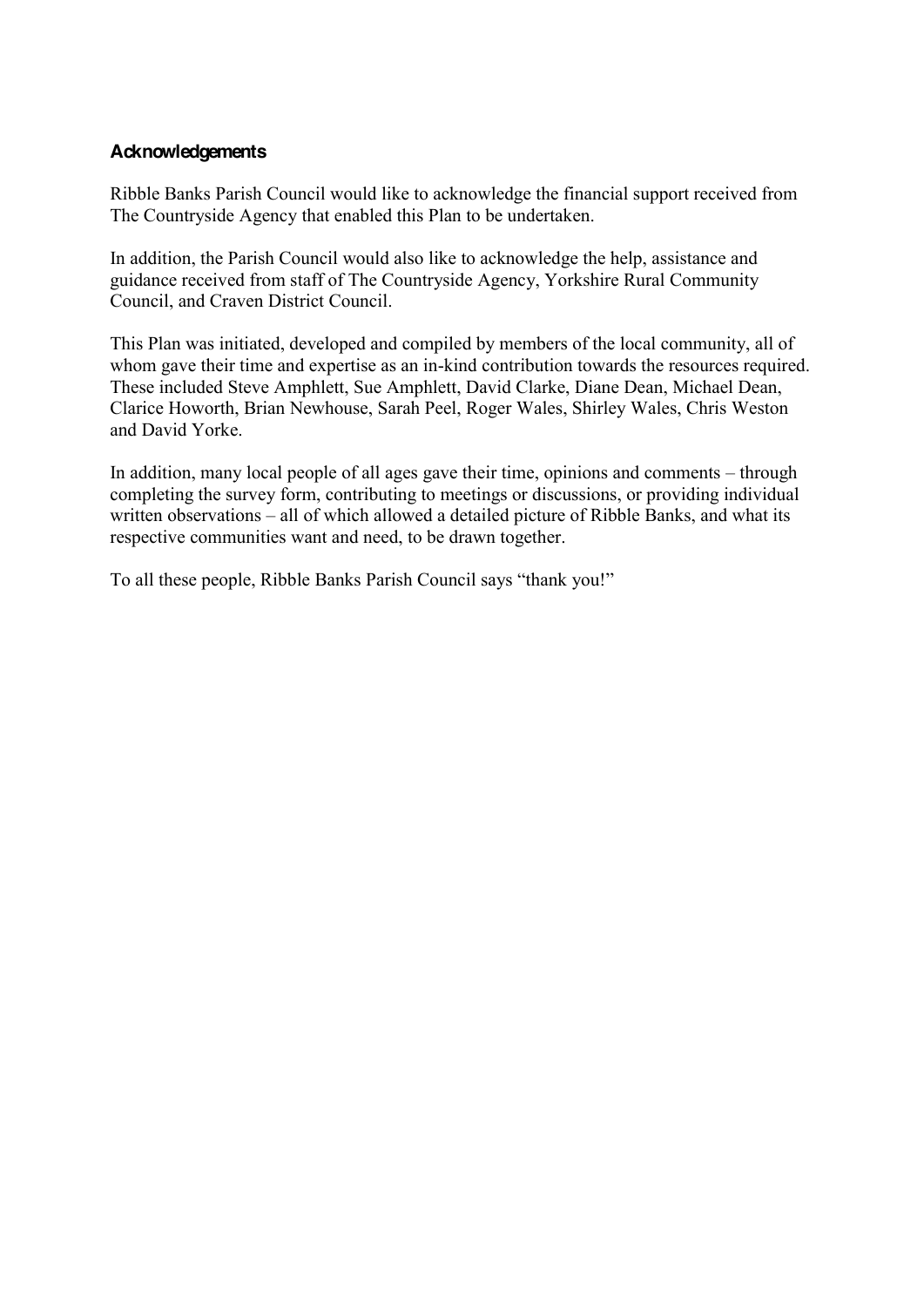#### **Ribble Banks Parish Council PARISH PLAN**

# *1. Context*

Ribble Banks Parish Council covers the three civil parishes of Rathmell, Wigglesworth and Halton West. Each of the three communities also has a Parish Meeting.

In late 2000 the Ribbleside ward of Craven District Council (which comprised Ribble Banks and Long Preston) was identified as one of Craven's three most economically deprived areas. and among the top 20 in North Yorkshire. This identification utilised the Index of Multiple Deprivation (ILD) 2000 to establish the wards of greatest need, with particular weighting given to the access to services ranking. This highlighted a severe structural decline in economic activity and poor access to services.

As a result, Craven DC made a successful application for Objective Two Priority Three funding. In order to deliver the funding into the relevant communities a Local Development and Economic Pact (LDEP) was created, with additional funding allocated for a community development worker.

In order to release funding for appropriate community projects the LDEP required that any such projects should have been identified, and endorsed, by the local communities. Consequently, it was recommended that the local communities undertook the development of Parish Plans. The development of these Plans would be funded through the Vital Villages scheme of The Countryside Agency.

After consultation with the respective Parish Meetings, Ribble Banks Parish Council agreed in 2002 to undertake the development of a Parish Plan, and a successful application was made to The Countryside Agency for funding to support the drawing-up of the Plan.

Work on the Plan was undertaken by Michael Dean, of Tourism Ideas (a rural and tourism development consultancy), and also Chair of Wigglesworth Parish Meeting, along with a group of residents who provided substantial in-kind support and assistance. The consultancy element of the work was also undertaken as an in-kind benefit to the community.

The Parish Plan that follows includes details of consultations undertaken, and represents the views of the three communities that go to make up Ribble Banks Parish Council.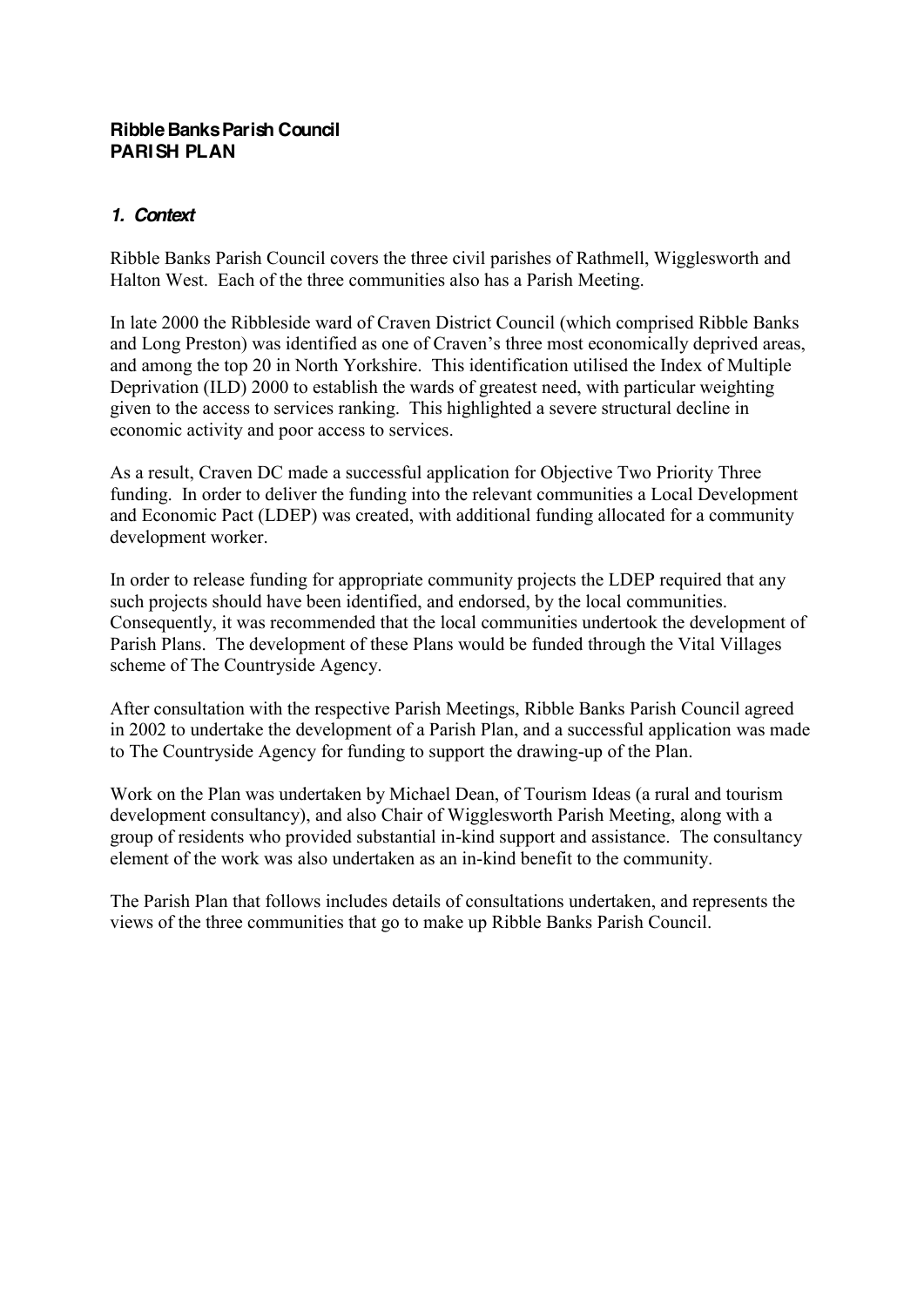# *2. Methodology*

In order to develop the content of the Parish Plan, several routes were undertaken to obtain information, views and comments from as wide a base as possible.

From early discussions with the Parish Council, a number of key issues were identified as ones which it was felt would be important to the future development of the local area, and therefore ones on which the Parish Council was particularly keen to receive feedback and guidance. However, the Parish Council also felt it was important that all parties should have the opportunity to suggest and discuss as wide a range of subjects as those parties felt necessary and appropriate.

It is important to note that transport facilities were not covered in a significant way in the Plan research, as the Parish Council had only just undertaken a major survey in conjunction with the Rural Community Council, and those results, having been presented to the Council, were up-to-date. The details of that feedback are incorporated into this document, where appropriate.

Discussions were held with the Parish Council and two of the parish meetings. A survey was sent to every household in the parish, with a pre-paid envelope included to encourage returns. A well-attended open meeting was held (which included a free pie-and-peas supper to encourage attendance). A session was held in conjunction with Rathmell Primary School, at which the children were able to discuss and put forward their views about the present position and future of their community. In addition, feedback was sought and obtained from a number of local groups and organisations such as the churches, school governors and local clubs.

All these responses were pulled together and analysed, using the survey responses as a core base.

The level of returned surveys was extremely pleasing with an overall 46% of households returning a completed form (representing 44% of the total parish population). In Rathmell 50% of households returned forms, 44% in Wigglesworth and 39% in Halton West.

It should be noted that part of the village of Tosside (the bulk of which lies in a separate parish, and in the county of Lancashire) is included in the parish of Wigglesworth, although the two villages are some 3 miles apart.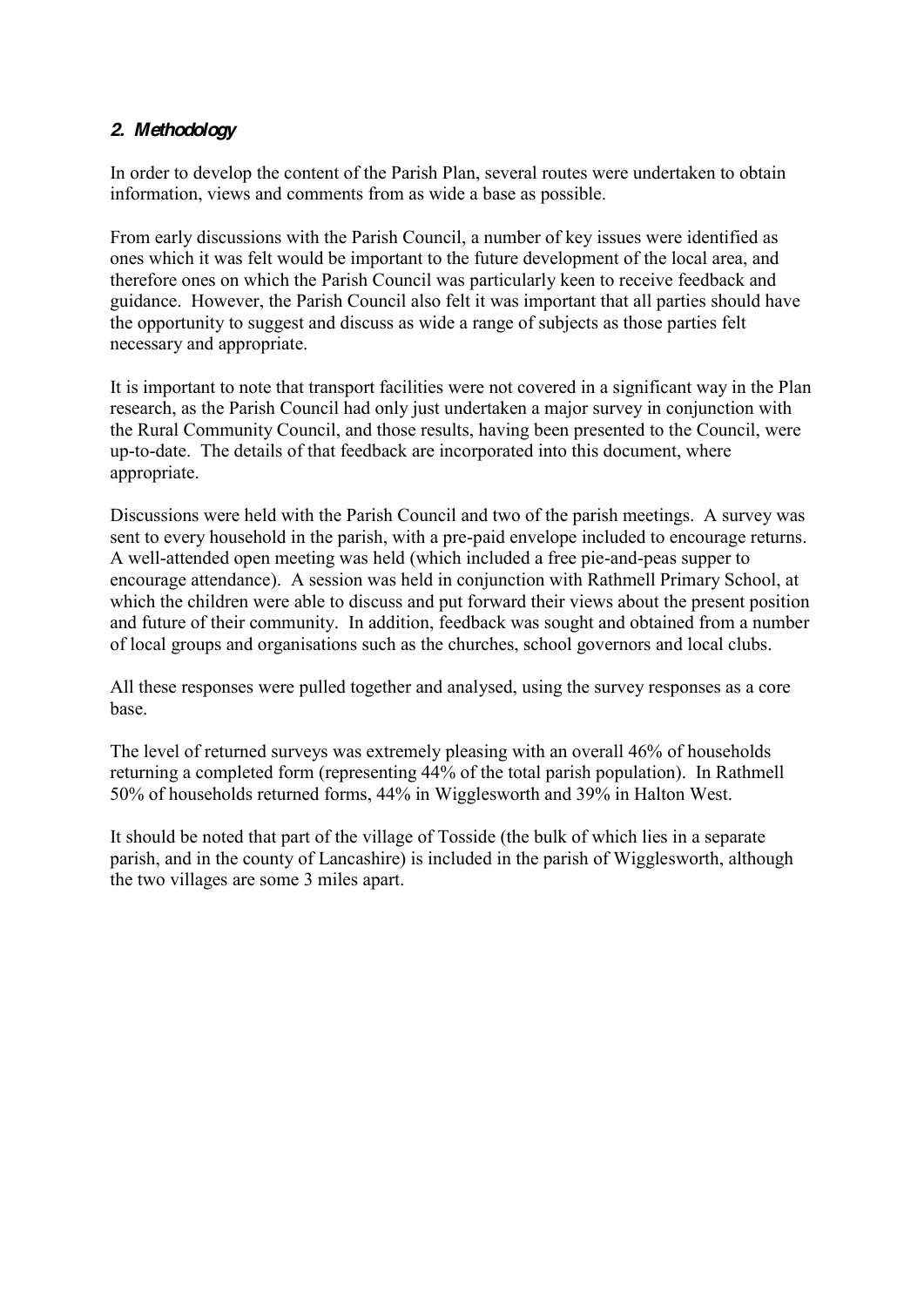# *3. Introduction*

Ribble Banks Parish Council comprises the three Parish Meetings for the civil parishes and villages of Rathmell, Wigglesworth and Halton West. The parishes sit within the area of Craven District Council and North Yorkshire.

The parishes are situated just south of Settle, between the edge of the Yorkshire Dales National Park and the Forest of Bowland, and lie on the south-western side of the Ribble and lower Ribblesdale. Historically, all three communities have been primarily agriculturally focussed, with some allied trades. In more recent years the importance of agriculture as a local employer has diminished significantly, with the majority of residents who are in employment being employed in other industries and professions, and often working outside the immediate community.

As with many other local communities, there has been a steady influx of residents who might be regarded as "off-cumdens". However, it is fair to say that most of these residents have fully integrated in their local communities, and many play an active role which has actually prevented the core of these communities from declining.

The fact that the populations are now constituted more broadly, and employed both more widely and further afield, most people have become far more mobile. However, there is now a significant dichotomy. It is necessary to travel further to utilise many services that other communities take for granted, but there are some people who cannot travel those distances.

The discussions and feedback for this Plan have clearly shown that the communities recognise this. On the whole, they believe that all members of the community should have access to the sorts and level of facilities and services that are taken for granted in today's society, and they want to ensure this.

All three communities are seriously disadvantaged by the fact that some services and facilities are not available at all, or they are inaccessible to many people in each area.

For example  $-$ 

For many, the nearest shop and post office is over 2 miles away The nearest supermarket is over 4 miles away The nearest railway station is over 2 miles away, and trains are infrequent The nearest main road with a bus service is over 2 miles away Until 2003, the villages were served by one bus, once a week Since 2003, there are buses most days, but not in the early morning or evenings The nearest cinema is over 14 miles away There are no childcare facilities in the villages

And looking forward, in terms of what many already consider "normal" services...

The communities can only receive 4 terrestrial television channels Digital television and radio is not available, and does not appear to be provisioned Mobile telephone signal access is at best patchy, and generally unavailable High-speed internet access will not be available through broadband access, only via satellite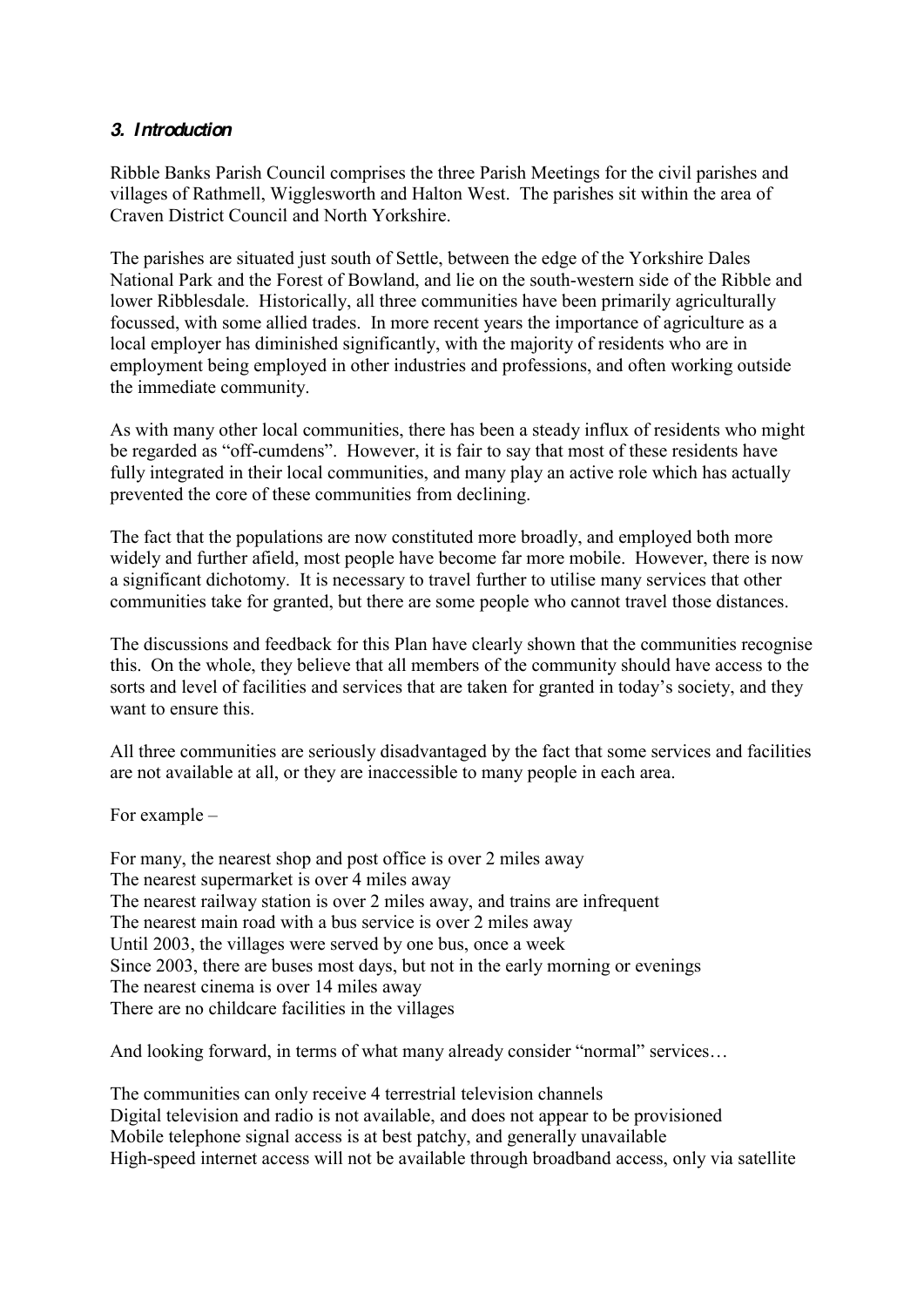#### *4. Demographics*

At the last census (2001), both Rathmell and Wigglesworth have seen increases in their populations, whilst Halton West has seen a decrease -

| population at census | 2001 census | 1991 census | $+/- 9/6$ |
|----------------------|-------------|-------------|-----------|
|                      |             |             |           |
| <b>Rathmell</b>      | 270         | 220         | $+23%$    |
| Wigglesworth         | 270         | 210         | $+29%$    |
| <b>Halton West</b>   | 60          | 70          | $-14%$    |
|                      |             |             |           |
| Ribble Banks         | 600         | 500         | $+20\%$   |

This compares with a growth of 6% in Craven, 5% in North Yorkshire and 2.5% nationally, across the same period. The levels of growth in Wigglesworth and Rathmell have important implications for the futures of both communities.

The observations made earlier above about the make-up of the communities are further borne out, when the demographics are further analysed. These show that, with minor exceptions, the communities are largely made of active sectors of the population, with a good level of young people. The majority of the populations fall into the 40-59 age band, with a high proportion of under-39s (and under-21s), especially in comparison to over-60s. This, however, does have significant influence on the forward planning for, and potential of, the communities, if such a make-up is continued in the future.

| $\%$ pop by gender | Female $(\% )$ | Male $(\% )$ |  |
|--------------------|----------------|--------------|--|
|                    |                |              |  |
| Rathmell           | 56             | 44           |  |
| Wigglesworth       | ЭI             | 49           |  |
| <b>Halton West</b> |                | 52           |  |
|                    |                |              |  |
| Ribble Banks       |                |              |  |

| % pop by age group | Rathmell | Wigglesworth | <b>Halton West</b> | N Yorks           |
|--------------------|----------|--------------|--------------------|-------------------|
|                    | $(\%)$   | $(\%)$       | $(\%)$             | (%)               |
|                    |          |              |                    |                   |
| $0 - 4$            | 4.3      | 4.0          | $\ast$             | 5.2               |
| $5 - 10$           | 8.7      | 3.3          | $\ast$             | 6.0               |
| $11 - 13$          | 3.4      | 4.0          | $\ast$             | 6.7 <sup>†</sup>  |
| $14 - 16$          | 1.7      | 4.9          | 4.3                | 6.0 <sub>t</sub>  |
| $17 - 21$          | 4.3      | 2.4          | 4.3                | 4.4 <sub>†</sub>  |
| $22 - 39$          | 12.9     | 10.7         | 8.7                | 19.5 <sup>†</sup> |
| $40 - 59$          | 32.8     | 39.8         | 43.5               | 28.4              |
| $60 - 64$          | 12.0     | 11.4         | $\ast$             | 5.6               |
| $65 - 74$          | 14.7     | 14.6         | 17.4               | 9.5               |
| $75 +$             | 5.2      | 4.9          | 21.8               | 8.7               |

represents less than  $0.5\%$ 

 $\dot{\tau}$  North Yorkshire's age groups are not quite the same as in this table, but the best approximation is given here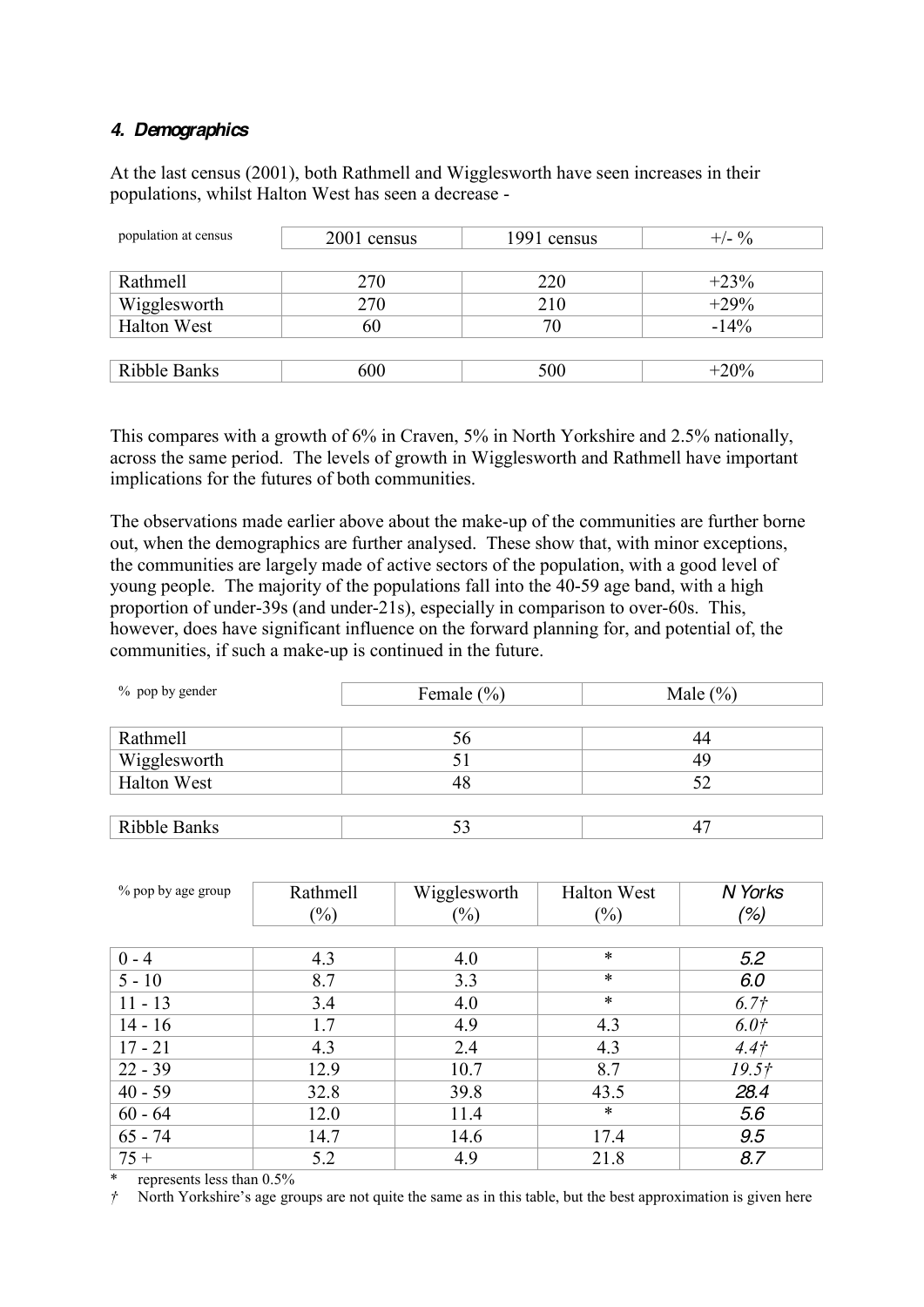There are one or two important factors hidden within these figures. These include the fact that Rathmell has a much higher proportion of younger females than males  $-$  five times as many in the  $22-39$  age group ! There is also a good number of school age  $-$  and pre-school age  $-$  children, which augers well for the flow of pupils to the local primary school  $-$  seen as a key focal point for the community. Of more concern would be the ageing and decreasing population of Halton West, with its almost non-existent population of younger people, and the danger of that community literally turning into a dying population.

This also has an important impact not just of the future planning of primary school numbers, but also the provision of pre-school provision (as well as services such as after-school clubs). An area already under discussion before the plan survey took place, the opportunity was taken to establish whether residents felt that should be some provision for pre-school child care, as well as ascertain whether there might be demand for such services. The response to this is discussed further in the report.

The relative splits of male and female within age groups is shown on the following pages.

The fact that significant parts of the populations of the three communities are made up of the active working population, and that the nature of the employment base has significantly shifted over the years away from agriculture, is shown in the distance that people (who are working) travel to work (or school/college) each day.

| % pop distance travelled | Rathmell | Wigglesworth | <b>Halton West</b> |
|--------------------------|----------|--------------|--------------------|
|                          |          |              |                    |
| Less than 1 mile         | $14\%$   | $13\%$       | 18 %               |
| $1 - 5$ miles            | 44 %     | 28 %         |                    |
| $6 - 10$ miles           | $4\%$    | 23 %         |                    |
| $11 - 20$ miles          | 15 %     | $21\%$       | 55 %               |
| $21 - 50$ miles          | $16\%$   | 12 %         | 18 %               |
| $50$ miles $+$           | $7\%$    | $3\%$        | $9\%$              |

If the skewing due to children travelling to school in Rathmell or Settle is ignored, a high proportion of working residents travel to work between  $11 - 50$  miles each day. Even though this is the case, people continue to perceive themselves living in a rural community  $-$  indeed, as is highlighted later, one of the key reasons people like their community is because of its rural nature. That said, residents understand the nature of the residential mix of their community, with homes mainly split between the clear village centres, and the more rural, residential residences. The survey, in identifying accommodation, sought to distinguish between farms and other accommodation, in order to see to what extent people perceived where they lived. Thus, the splits were as follows  $-$ 

| % pop accom location     | Rathmell | Wigglesworth | <b>Halton West</b> |
|--------------------------|----------|--------------|--------------------|
|                          |          |              |                    |
| Village Centre           | 56 $%$   | $36\%$       | $27\%$             |
| <b>Rural Residential</b> | $29\%$   | 38 %         | 55 %               |
| Farm                     | $15\%$   | $26\%$       | 18 %               |

This reflects the fact that, although the area is extremely rural in nature and largely made up of agricultural land, farms, as a proportion of the housing stock, are relatively low.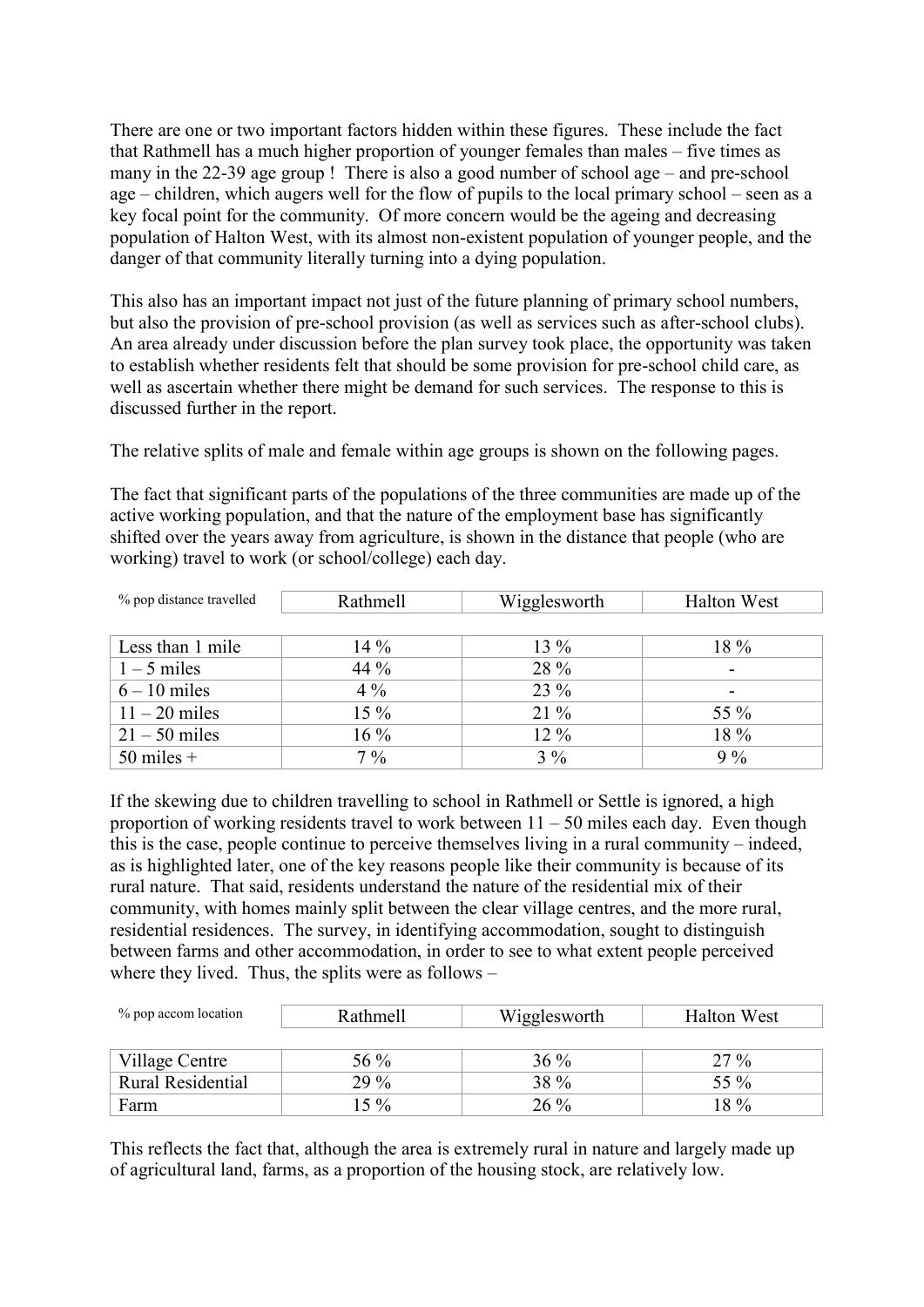Finally, within this section, a question was asked to establish the penetration of some core elements that support rural living. It is clear that with the lack of public transport in all three communities, cars (and other methods of private transport) provide an essential lifeline. Therefore, a question sought to establish what sort of access people had to private transport, both in terms of types, and numbers.

| $%$ h/holds with   | Rathmell $(\% )$ | Wigglesworth $(\% )$ | Halton West $(\% )$ |
|--------------------|------------------|----------------------|---------------------|
|                    |                  |                      |                     |
| $Car - 1$          | 40               | 66                   | 45                  |
| $\overline{Car-2}$ | 54               | 30                   | 36                  |
| $Car - 3$ or more  |                  |                      |                     |
| Van                |                  | n                    |                     |
| Motorbike          |                  |                      |                     |
| Bicycle            | 25               | 34                   |                     |
| Other              |                  |                      |                     |

One of the significant points that came out of this question, when comparing the results to the distances that people travel to work or school, is that there is a high number of multi-car households (ie: with 2 or more cars) who do not actually travel to work.

In addition, given the developing nature of modern telecommunications, the survey sought to establish how many people had telephones, personal computers and internet access.

| % h/holds with  | Rathmell | Wigglesworth | <b>Halton West</b> |
|-----------------|----------|--------------|--------------------|
|                 |          |              |                    |
| Telephone       | 100 %    | 100 %        | $100\%$            |
| <b>PC</b>       | 81 %     | 68 %         | $64\%$             |
| Internet access | $63\%$   | 54 %         | 46 %               |

This also provides useful guidance for the potential of proper high-speed internet access, which is clearly high, and would be a key factor in encouraging the development of smallscale industry, as well as enhancing the service for existing users, in particular farmers, existing local business users and the school.

However, the lack of commitment of BT to providing broadband technology in rural areas, as well as the physical difficulties that exist to provide either broadband or high-quality ISDN links, such a facility would have to be provided by a satellite link and village-wide wireless network. When taken with the wider comments and recommendations that flow through later in this report, it is clear that, in order to ensure modern communication standards for local residents, as well as to ensure businesses are maintained or developed locally to sustain the local economy, the Parish Council should consider seeking funding to provide suitable high speed facilities in, at the very least, Rathmell and Wigglesworth. It is possible that such a project would provide important community facilities – such as access to services and information through a community access computer - as well as for individual residents.

# **R1: It is recommended that the Parish Council investigates supporting a satellitewireless high-speed internet access service in both Rathmell and Wigglesworth.**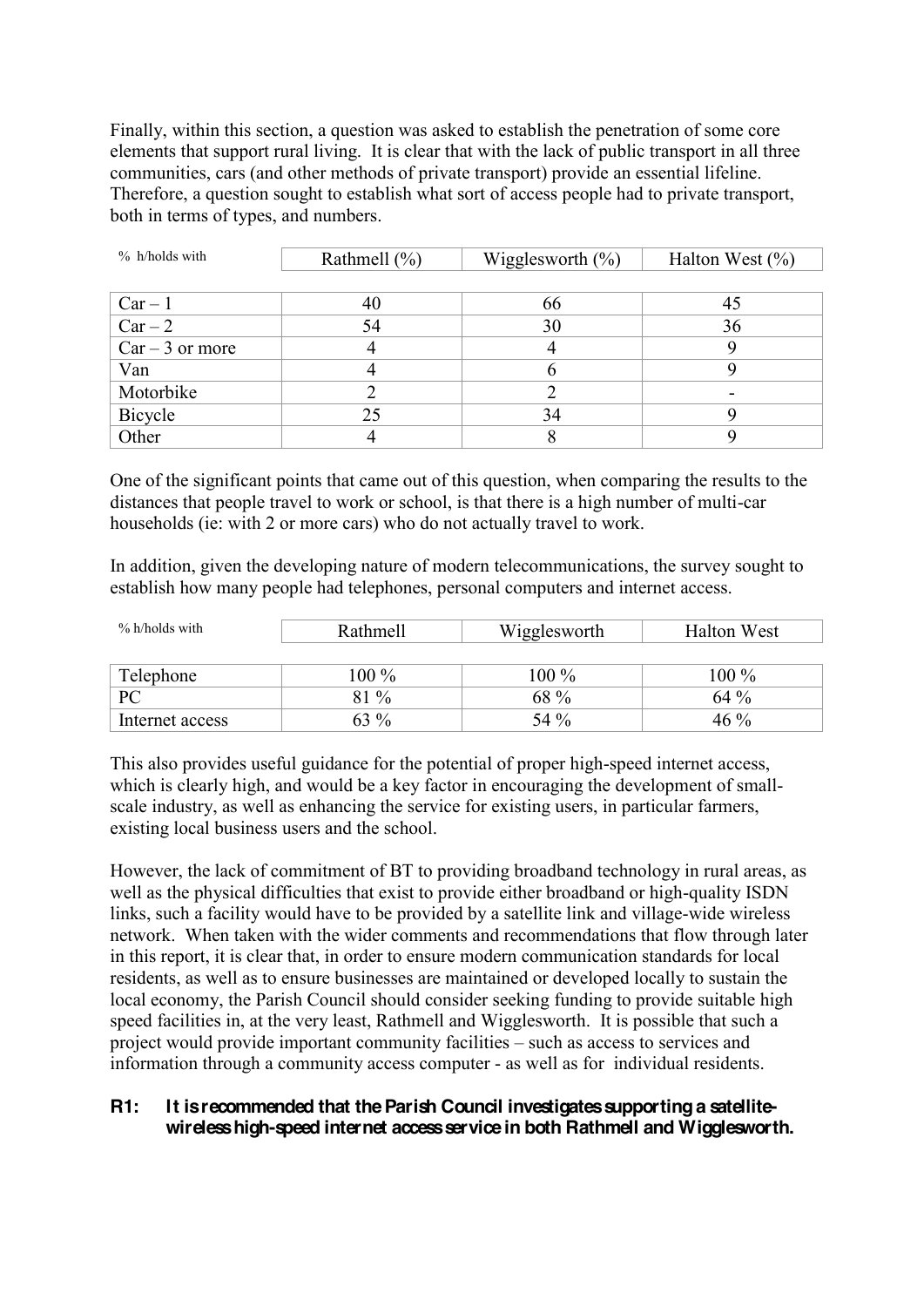# *5. The Community Environment*

In order to get an understanding on the thinking behind some of the issues that residents raised, some investigation was undertaken into the reasons why people enjoyed living in this particular area, along with the negative aspects.

Both the positive and negative aspects were treated as open-ended, that is to say that no suggestions were made, so as not to guide responses. However, there was consistency in the areas highlighted in the various responses – with more clear-cut views of the negative aspects.

The main "best" reasons for living in the area were given as the rural setting and the peacefulness, with a number of reasons following on  $-$  community spirit and friendliness being the most significant (and reflecting more in the village areas than the more rural).

There was a distinct focus on the main "worst" aspects of the area, with traffic (especially speed), the lack of accessible public transport, and the lack of  $-$  and distance to  $-$  facilities all scoring highly.

These aspects were consistent across all three communities, but certain elements were drawn out in respect of different communities. Halton West highlighted the lack of facilities as by far and away its worst aspect; Rathmell residents also highlighted the lack of a community central focus and flooding as important issues, and the speed of traffic was a major concern in Wigglesworth.

*ii* We want our village to retain its rural, picturesque quaintness – it is this type of thing which *iii Phalings the community spirit*" *"Change is necessary, but character must be retained"* 

Having looked at, and understanding, the make-up and broad concerns of the communities, the work then moved on to establish elements that people felt were needed in their respective communities, as well as addressing some key issues that the Parish Council had identified and on which specific feedback was wanted.

Following on directly from the points above, the logical question was asked whether people felt the Parish Council should endeavour to maintain the existing character of the area. There was overwhelming support for retention of the existing character, although the point was made at the open meeting that this does not mean no change – that the communities do need to develop, but in such a way as to retain their character, and their scale. This would therefore envisage no extensions to the current boundaries, but allow some limited and carefully thought through development where appropriate. This is further expanded below.

It is also from this point onwards that the three communities begin to diversify, and therefore at certain points within the plan, the three villages are treated and highlighted separately. Some recommendations are made towards the end of this section about how these different concerns can be brought together so that Ribble Banks can manage responding to these.

When asked about what was currently lacking in the community, but could or should be provided, the following areas were clearly highlighted in respect of the different villages  $-$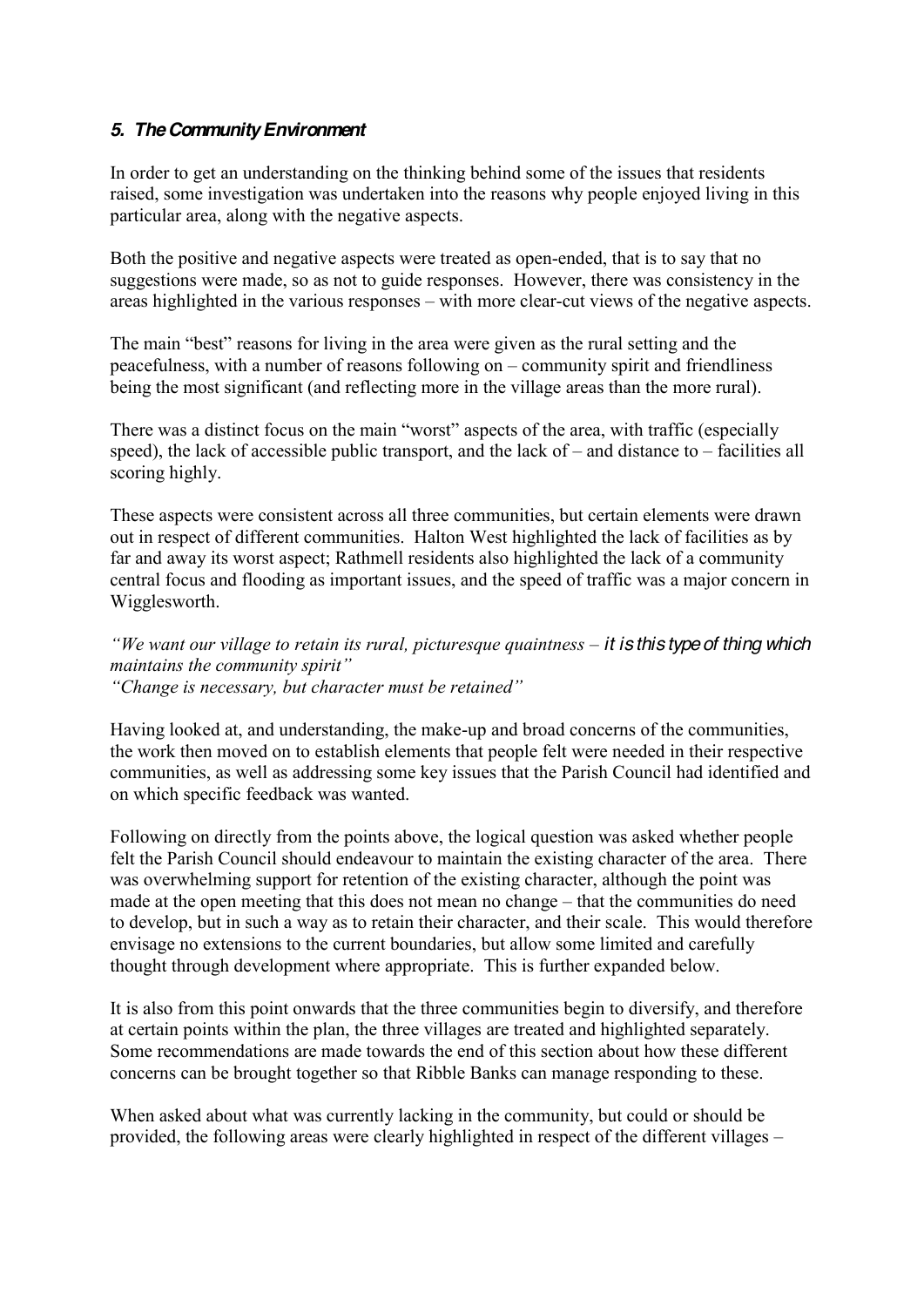Rathmell Public Transport Community facility/playground Mains services - gas Shop

Wigglesworth Mains services - gas Community facility/playground Public Transport High-speed internet access

Halton West Mains services - water

All these start to come together in the issues that are highlighted in the survey  $-\text{either}$ specifically or within comments made - and which were raised and discussed in the various meetings and feedbacks.

Although situated in a rural location, there was considerable concern expressed about the lack of suitable community open areas, particularly where children could play. This increased concerns over child safety and traffic levels made it clear that many people felt there should be such space made available, both as play area and for community events and activities. Currently, many outdoor community events rely on the goodwill of local farmers or landowners for the use of land (and are therefore subject to their needs, for example when cutting silage).

*i* We need a play ground area for children to play and older children to meet...safely in the *Village away from traffic*" *"My children are often confined to the garden" "Please provide a playground"* 

#### **R2: It is recommended that the Parish Council seeks to identify potential sites in each village that could be used as safe play areas for children.**

There was also some concern expressed about the lack of facilities for older residents, and the difficulty in accessing many facilities for such people.

The provision of a potable water supply to Halton West is of major concern, and it is unacceptable that many households in this community do not have a decent supply of drinking water at the start of the 21st Century. Although discussions have been held with various suppliers, consistent bureaucratic and costing problems have not brought this objective any further forward.

*iIt is a third world situation when you can't have a glass of safe water from a tap in Halton*  $West'$ 

*We do not need letters from CDC advising us to boil all water...we live in England not a*" *third world country*"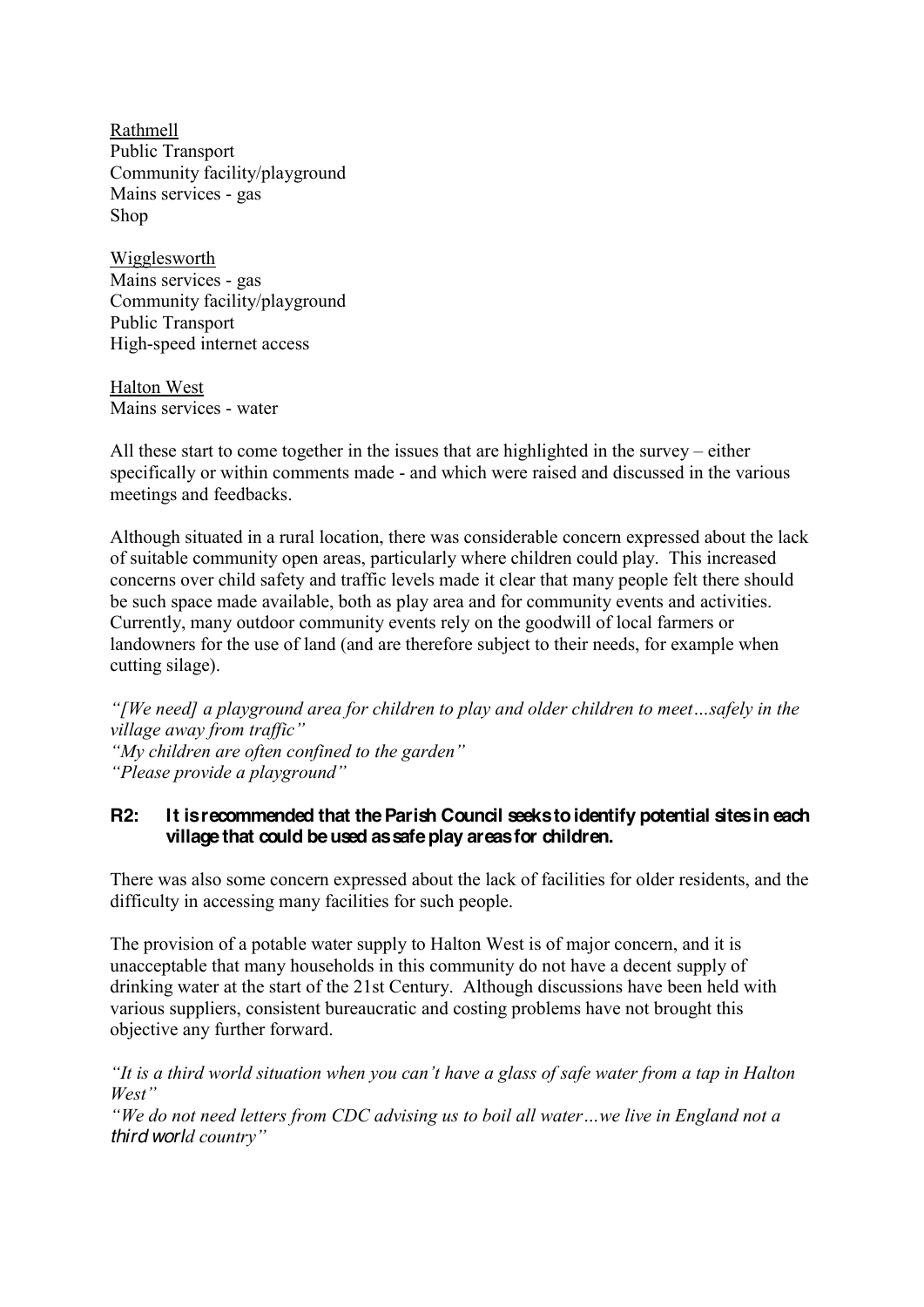#### **R3: It is recommended that the Parish Council continues to lobby for the provision of a mains drinking water supply to Halton West, and that it seeks support and funding through external organisations such as Water Aid.**

Public Transport was highlighted by a number of people, and has been the focus of a separate survey, conducted under the auspices of the Rural Community Council for Ribble Banks. This is leading to the creation of a taxi voucher scheme within the parish (and as part of a wider scheme involving a number of other rural parishes locally). Wigglesworth and Rathmell have also benefited from the Bowland Transit scheme, whose minibuses have been running through both villages to Settle on a daily basis since the summer of 2003.

# **R4: It is recommended that the Parish Council considers what support it might give to the Bowland Transit Scheme to assist its future development.**

Two areas that were specifically highlighted initially (by the Parish Council in the survey) were the recycling of household waste, and traffic calming measures.

There was significant support for some form of recycling scheme in all three communities. The facilities at Settle are widely used by residents, especially for glass and paper, but it was felt there was a need for recycling of plastics and other materials, as well as compostable waste. 92% of people wanted to see some form of recycling scheme introduced, and it was clear, when discussed at the open meetings, that people were willing to ensure waste was presorted to facilitate such a scheme. Examples of schemes, such as Wye-Cycle, were discussed at the meeting, and it is therefore recommended that the Parish Council liaise with Craven District Council to ensure that Ribble Banks is incorporated into the Council's recycling scheme with "Growing with Grace", or that it investigates how it might introduce a recycling scheme within the parish.

*We all feel quite strongly about the provision of an effective recycling scheme*"

# **R5: It is recommended that the Parish Council lobbies to have Ribble Banks included**  in Craven District Council's recycling scheme, and that emphasis on recycling **plastics is conveyed to CDC.**

The speed of traffic through the villages is an issue that has been raised at meetings before the parish plan process, but again came up as a key concern of villagers. Significantly, it was possibly the single most important issue raised by the children at Rathmell School in their discussions. They highlighted the fact they did not feel safe to walk or cycle on the roadways in the villages – something that is quite unacceptable. In both Rathmell and Wigglesworth there was significant support for some form of traffic calming, with the imposition of speed limits and the monitoring of speed limits by appropriate authorities on a regular basis. It was clear that people in Rathmell felt that, although they have a 30mph limit through the village, it is regularly ignored – although many residents felt the limit should be lowered to 20mph. There was also regular comment about the lack of visible policing of excessive speed, regardless of whether a restricted speed limit was in force or not.

"Speeding cars and motorbikes should be controlled in some way"

"[There should be] more police presence especially on Sunday mornings/evenings"

"Rathmell village is let down by noisy motorbikes and fast cars"

*<sup>"</sup>Enforcing the speed limit seems to be non-existent"*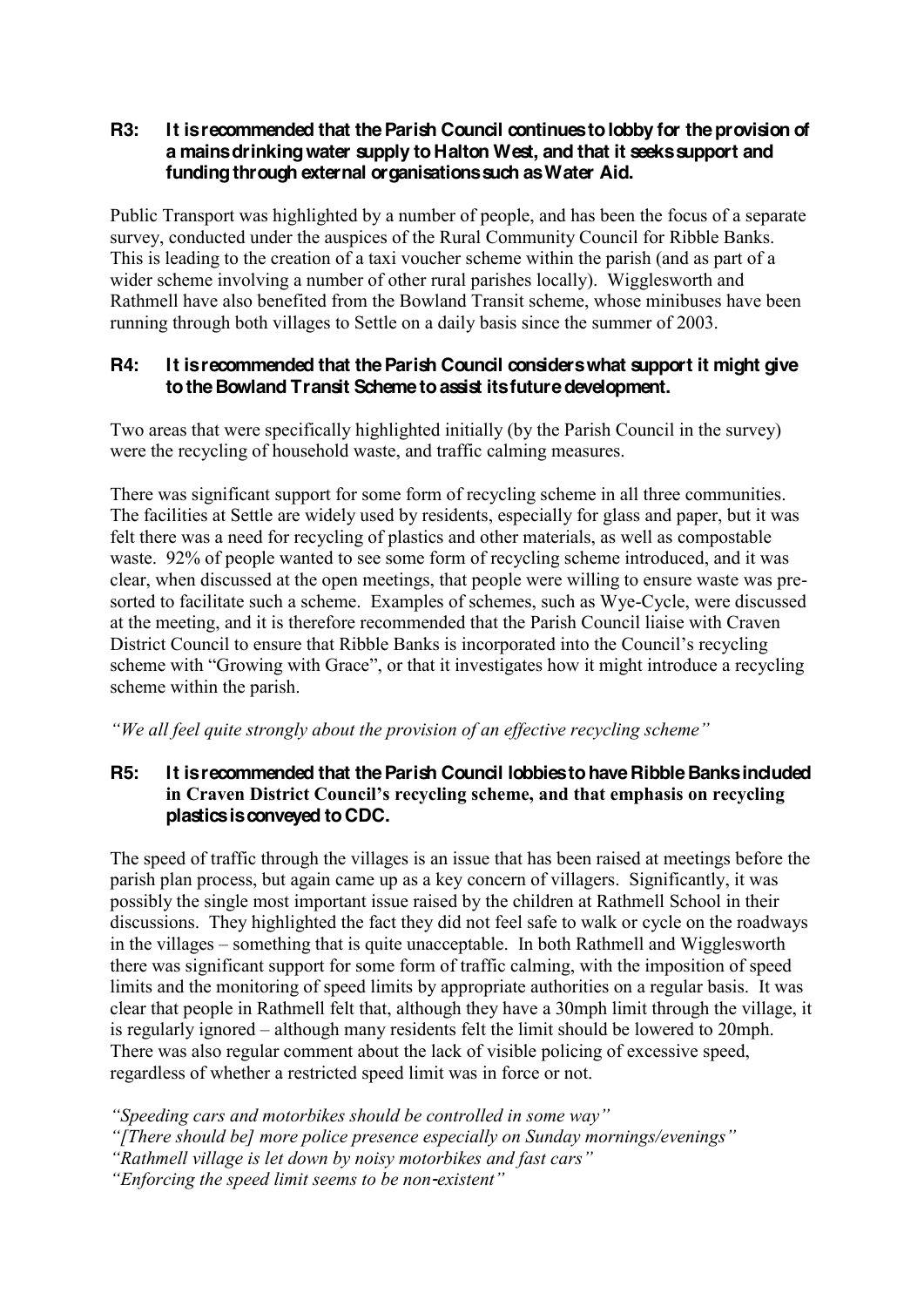It was clear that people did not want physical calming measures such as humps, although rumble strips were deemed acceptable, and it was also felt that footpaths or some form of appropriate markings or signings to protect pedestrians was required. There was a clear feeling that pedestrians should get more priority over vehicles than at present, and that safety concerns should be given greater consideration by the appropriate authorities, recognising that the village centres, however constituted, should have protection from speeding vehicles. There was also a not insignificant amount of comment about the speed at which some farm vehicles travel through the villages, and the Parish Council might want to take this perception into account also.

#### **R6: It is recommend that the Parish Council seeks to have a 30mph speed limit introduced in Wigglesworth; that the 30mph limit in Rathmell is monitored and imposed properly; that adequate speed calming road markings are made on the entry routes to both villages.**

Two other major areas that were investigated in detail were Planning and Housing, and Maintaining and Sustaining a vibrant local community.

# *6. Housing and Planning*

In broad terms the majority of people felt that local planning rules, as expressed primarily in the Local Plan, should be maintained. However, at both the meetings and through the survey forms, a number of comments and observations were highlighted. These should enable the Parish Council to formulate specific Village Design Statements for each of the villages, to help inform both residents and the planning authority in the specific village examples, as supplementary planning guidance, for how each community sees itself developing.

*<sup>a</sup>There does not seem to be a constant rule: some are dictated to severely...whereas others planning is almost disregarded*"

The thrust of the community is that the local character and nature of the respective villages should continue to be maintained and protected  $-$  although this does not mean there should be no change  $-$ 

*A* rural area is by definition rural"

*Areas like ours are becoming rare*"

*i*We are a country parish ... whatever w**e do, we must not take away for the future what we all** *enjoy now*"

 The importance of the local topography was felt to be very important, and that planning decisions should take this far more into account with regard to the siting of potential buildings in the landscape  $-$  both generally and locally  $-$  so that buildings form a natural part of the landscape, and do not dominate nor stand out. This would extend to the types of external materials used, to ensure that buildings sit appropriately within the landscape, and therefore traditional materials should be the materials of choice, avoiding modern equivalents simply because they are more convenient or less expensive. Given that any development in the communities would be largely limited, then any allowed should conform to existing vernacular patterns to maintain a continuity of style, rather than imposing new or different styles.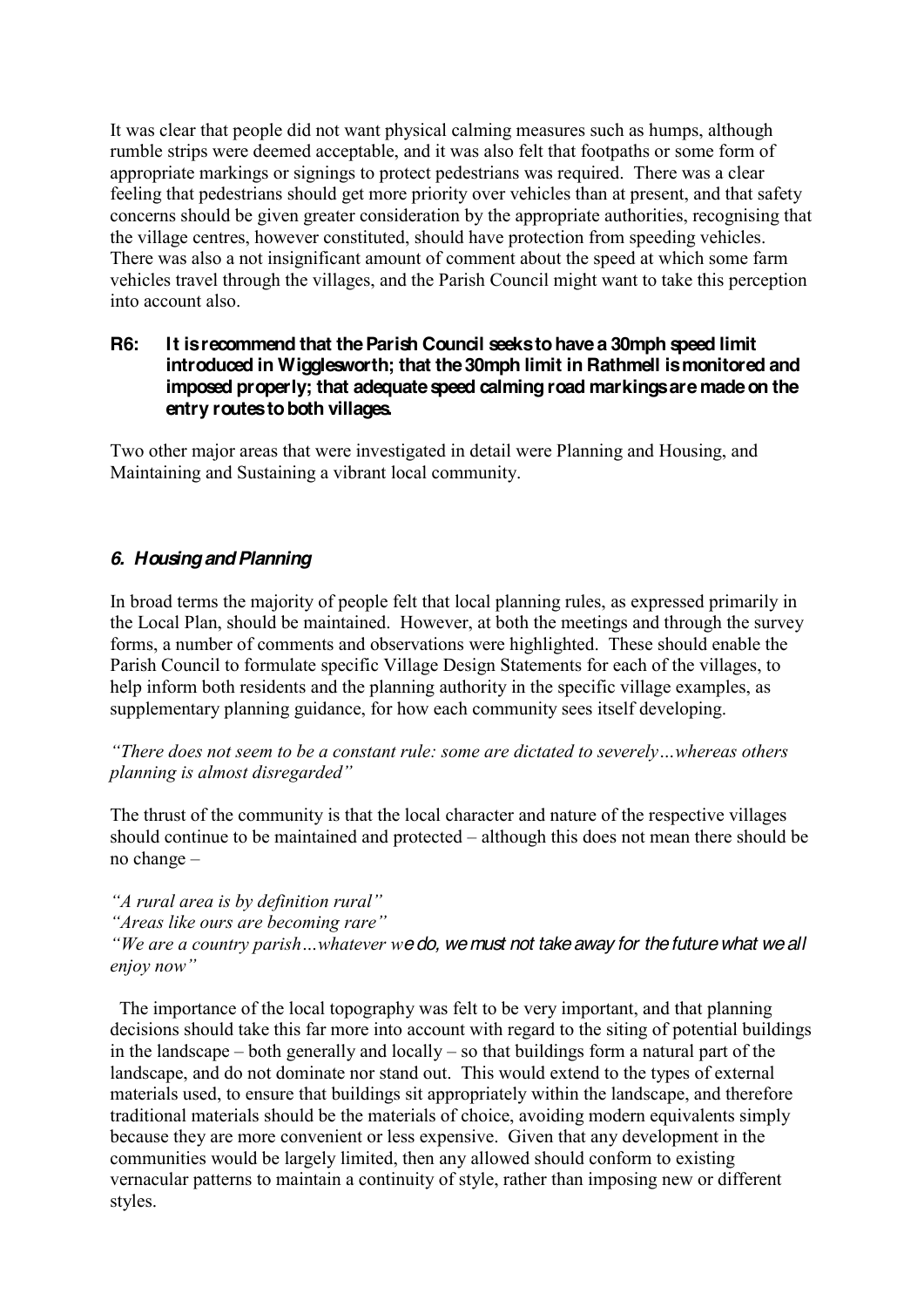

Above: The setting of Rathmell village (looking towards the school / looking towards the church)

Below left: The setting of Wigglesworth (looking north from Hammerton); Below right: The setting of Halton West (looking westwards towards Halton West)





There was also a very strong feeling that such rules should also be extended to agricultural and farm buildings to avoid too many utilitarian and standard style buildings appearing and destroying the visual appeal of the landscape. Whilst agriculture might take up a substantial amount of the landscape, its importance in the economy is declining, and it should be recognised that the needs of other industries  $-$  such as tourism  $-$  are as important a factor in determining land use and landscape in the future.

It was felt most strongly that, within the context of maintaining the rural nature of the local communities, some development of unused or redundant barns and farm buildings could be allowed, as long as these were providing housing and/or employment opportunities for local people. Conversion for holiday home use should not be permitted.

There was also a strong feeling  $-\text{particularly in Wigglesworth} - \text{that there should be}$ restrictions on who should be allowed to buy into the housing stock, with the aim of maintaining a balanced population (and thereby local services and facilities), and avoiding a decline into retirement villages or villages of second homes.

All three communities felt they should not be allowed to extend beyond their existing discrete boundaries, that village layout (particularly the distinct linear layout of Wigglesworth) should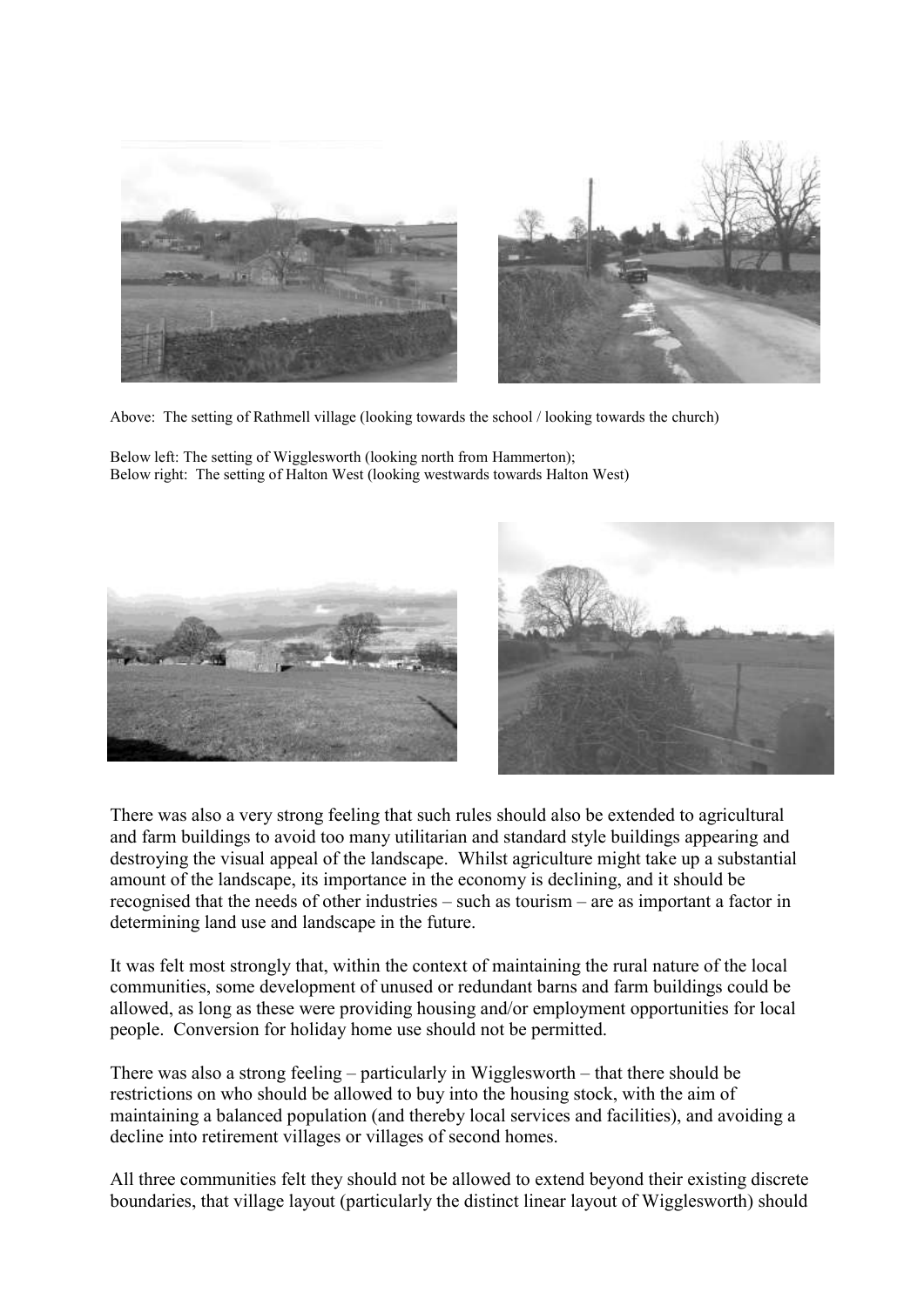be protected, and that rural development should be limited to the conversion of existing redundant buildings, with any new development being very strictly limited.

No large-scale developments of any kind were felt appropriate in any part of the communities  $-$  indeed these would run counter to the wishes of the residents and existing planning policies.

Limited infilling was felt appropriate within village boundaries, where this could occur naturally and not disrupt the natural flow and format of the village development.

The discussions of the above points, both in the survey and at the meeting, led on to consideration of the issue of "affordable" housing. Particularly at the meeting, this was discussed in some detail, both in terms of understanding what "affordable" represented and how feasible such an ideal might be. There was a clear view from the two larger villages that the Parish Council should look at some form of scheme that would enable young people to live locally when they begin work, especially if they are working locally -

*We need more opportunity for low-cost housing for local people and youngsters starting*  $\omega$ *nut*"

*We urgently need more families – therefore more affordable housing*" "*A* village needs diversity not a plague of commuters"

This issue is further reinforced by the fact that the majority of pupils at Rathmell School felt they would have to move away from the area when they started work, either because they would not find work locally or that they would not be able to afford to live in the area. The Parish Council therefore needs to examine how it might support or develop some support for local young people to remain living in the villages when they begin their working careers.

# **R7: It is recommended that the Parish Council liaises with the local Planning Authority to adopt Village Design Statements for each of the three villages (as outlined in the attached appendices) as supplementary planning guidance.**

#### **R8: It is recommended that the Parish Council examines the feasibility of enabling someaffordable housing within the two main villages.**

Based on this feedback, suggested elements for individual Village Design Statements are given as Appendices 1, 2 and 3 at the end of the report.

# *7. Maintaining a sustainable and vibrant community*

Ribble Banks is fortunate amongst many rural communities in that it does retain many of the key elements, albeit not all in one place, that are perceived as essential to a strong, sustainable rural community. These include a shop, post office and pub (all in Wigglesworth), a church and primary school (both in Rathmell). The community is also recognised as vibrant in certain aspects, with a strong social life in Wigglesworth.

*Having lost the shop/garage in Rathmell, it is vital that Wigglesworth [facilities] are induities]* are *Sustained. The community should be united to share these vital facilities*"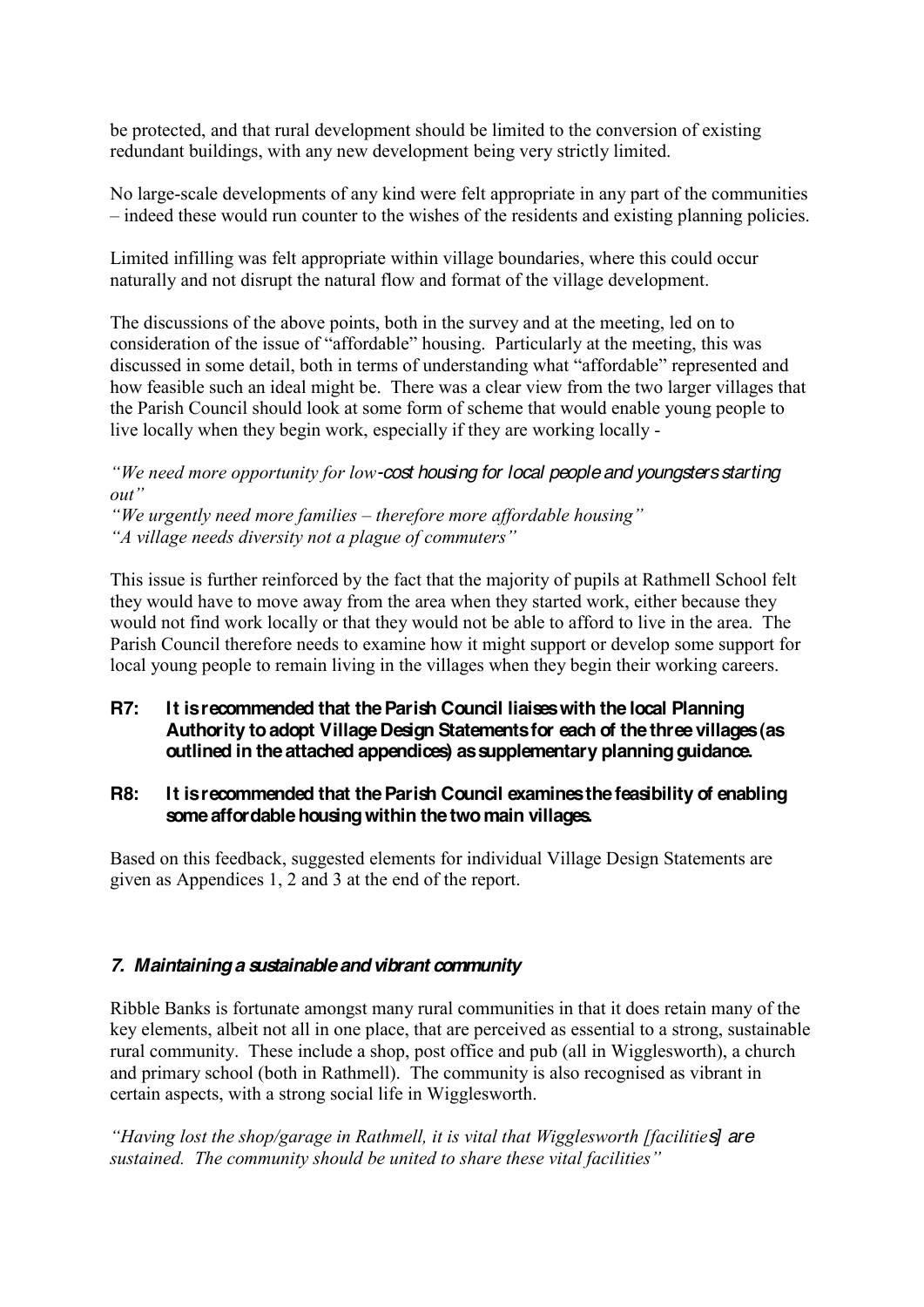| % households using            | Rathmell | Wigglesworth   | <b>Halton West</b> |
|-------------------------------|----------|----------------|--------------------|
|                               | $(\%)$   | $(\%)$         | $(\%)$             |
|                               |          |                |                    |
| Wigglesworth Shop/PO          | 75       | 92             | 9                  |
| Wigglesworth Garage           | 33       | 56             | 9                  |
| Tosside Shop/PO               |          | 6              |                    |
| The Plough, Wigglesworth      | 42       | 38             | 9                  |
| The Duck & Partridge, Tosside |          | 8              |                    |
| Crowtrees Pub                 |          | 8              |                    |
| Wigglesworth Old School       | 2        | 38             |                    |
| Rathmell School               | 29       | 12             |                    |
| Rathmell Reading Room         | 58       | 22             |                    |
| Rathmell Church               | 15       | 34             |                    |
| Rathmell Chapel               | 15       | $\overline{2}$ |                    |
| <b>Tosside Church</b>         |          | 6              |                    |
| Halton West Chapel            |          | $\overline{2}$ | 9                  |
| Tosside Village Hall          |          | 34             | 9                  |
| Gardenmakers, Wigglesworth    | 44       | 28             | 18                 |
| Equine Centre, Rathmell       | 6        |                |                    |





Above: Wigglesworth - Village Shop and The Plough Inn

Below: Rathmell - Reading Room and Holy Trinity Church



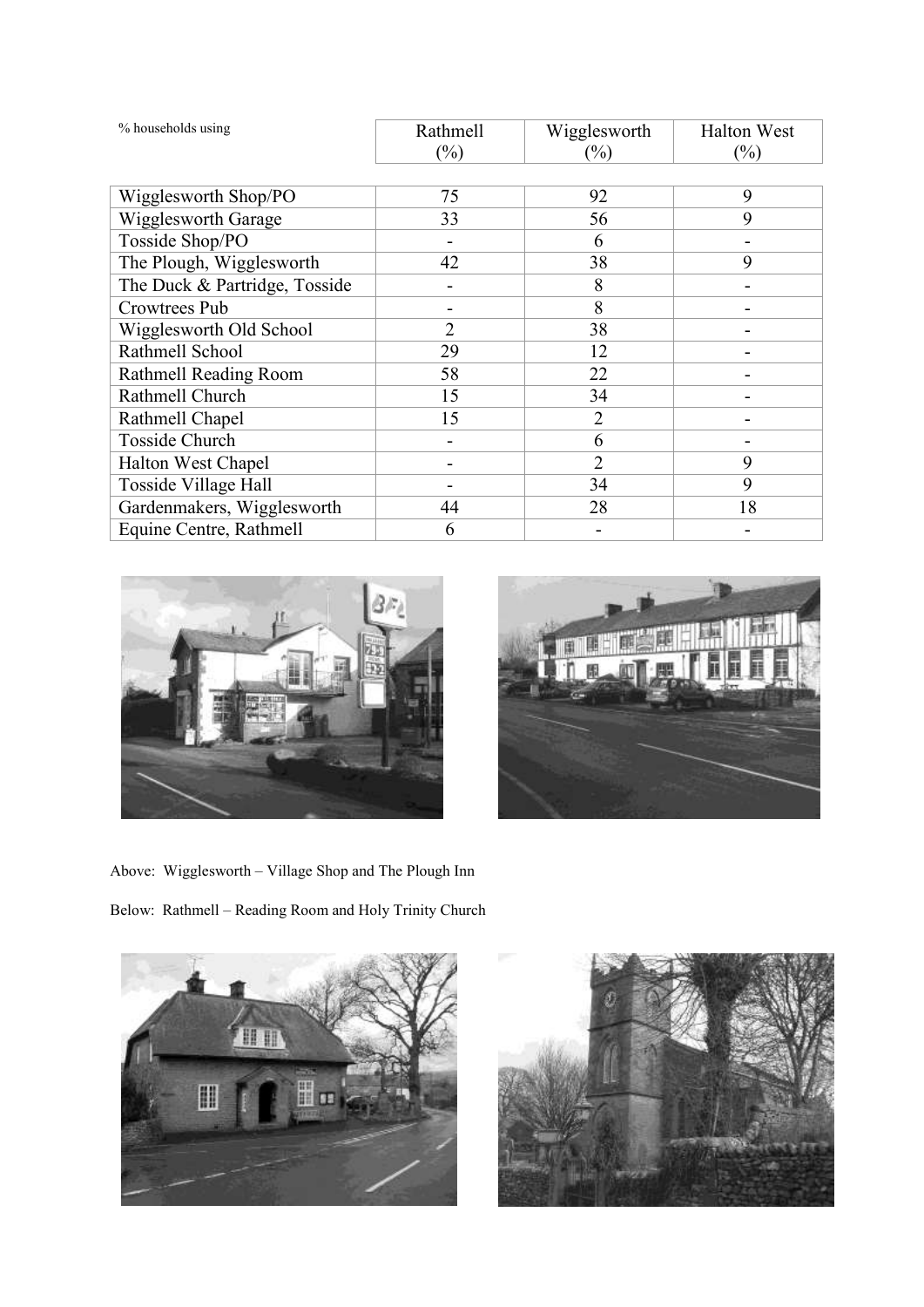Where local services and facilities exist, these are fairly well supported and used by the residents of Rathmell and Wigglesworth, and it is crucial that the Parish Council encourages local people to continue to use all these services and facilities to ensure they do not disappear. Similarly, it should endeavour to lobby appropriate local and governmental bodies to ensure that the constraints and difficulties experienced by such businesses are understood, and that the importance of sustaining such services and facilities in rural areas such as Ribble Banks are clearly understood. It is important to emphasise that this is a key role that every resident can play in their day-to-day lives in the community  $-$  the term "use it or lose it" has never been so apposite.

However, both the survey forms and the feedback received makes it quite clear that Halton West residents see themselves as linking more to Hellifield than to Wigglesworth or Rathmell. There is some use made of facilities in Wigglesworth, none in Rathmell, and comments clearly pointed towards shopping, education and other ties with Hellifield.

This raises some significant questions about whether Halton West fits comfortably with Rathmell and Wigglesworth as Ribble Banks (as a discrete entity). There is increasing evidence that the focus and pull for Halton West is more towards Hellifield, and one has to question whether, in the future, it fits comfortably with the other two villages.

*Halton West people tend to go to Hellifield*"

#### **R9: It is recommended that the Parish Council reviews the status of Halton West as part of the Parish Council**

However, the survey and discussions sought to establish what sort of sustainable community people felt could be created and developed going forwards, so that Ribble Banks could attract both employment and residents, maintain a strong community, and sustain and build upon (as well as support) the existing services available to offer a more comprehensive community to those who choose to live, work and spend their lives as part of it.

There was strong support for the Parish Council to look at developing opportunities for businesses to set up within the parish or community business partnerships, although it is also recognised that encouraging support of existing local businesses is also important. This would sit within the planning strategies detailed above, where potentially redundant or old farm buildings could be converted or used for small to medium businesses or for start-up and small business units. Whilst there was strong support for this, there was some discussion over the level of involvement the Parish Council should have  $-\frac{1}{2}$ 

*The Council should encourage business into the area and let them do the employing*" "*A* directory of local tradesmen would be helpful...we could use them" *ii* We need to utilise local traders to create a prosperous community"

In addition, as part of the survey and meetings, residents were asked what sort of businesses they felt would be important to sustain and develop the local communities. Whilst, perhaps not surprisingly, farming and agricultural businesses topped the responses, there was particularly strong support for craft and small scale cottage industries, as well as tourism and IT businesses. Other examples throughout the country show that these businesses are particularly suited to the rural environment, and can, in some cases, further support the local economy by attracting visitors into the area.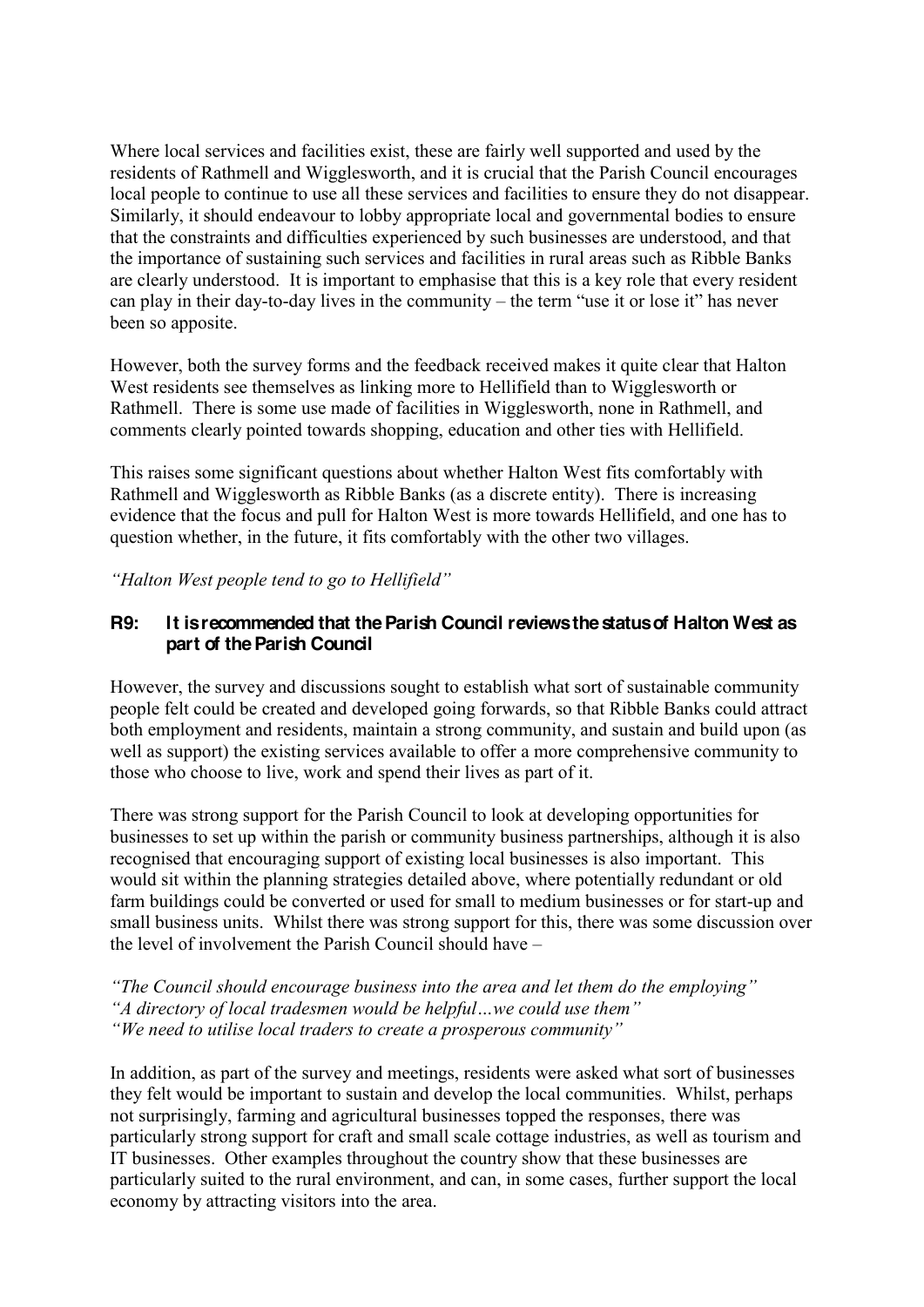- **R10: It is recommended that the Parish Council looks at a planning and economic strategy that would support potential conversion of redundant buildings into small-scale business units that would attract or support the types of businesses identified above.**
- **R11: It is recommended that the Parish Council examines the possibility of sponsoring or supporting a project to focus on encouraging support of existing local businesses and developing small scale local businesses that would sustain the local economy ± for example: farm shops or farmers market, craft businesses, and small scale tourism businesses.**

There was also an opportunity for people to list any other concerns and issues that they felt were important, so that these could be reviewed, and several of these were discussed at the open meeting. Obviously, a whole variety of points came forwards, but there were a number that were raised by a large enough number of people to stand out as important issues. Interestingly, many of these points gelled together around a focal point that might be described as "pride in the community".

Almost without exception, people highlighted both the poor state of the road verges (and the amount of litter), the lack of maintenance that the verges and road edges receive, and the possibility of the Parish Council creating a linesman position that would address these matters. This received strong support at the open meeting as well as through the survey forms.

# **R12: It is recommended that the Parish Council seeks funding to create a part-time linesman position to undertake appropriate maintenance and care to the verges and road edges in the parish.**

Most other issues related to points already mentioned above; however, there was a fair amount of concern about the perceived cost of council tax against the relatively poor level of services that are available and accessible to residents. Whilst it is probably fair to say that residents accept that, due to the rural location of the communities, they would not expect a comprehensive level of services, there is considerable concern about the poor accessibility to services of any kind, and the lack of understanding that exists in urban areas (which would include Settle and Skipton, as well as larger urban units) as to the problems that do exist in the countryside.

However, it was clear from undertaking not just the survey, but also the meetings and discussions, that the residents of Ribble Banks regard their communities extremely strongly, and want to see them sustained but not overwhelmed. They clearly accept that the communities cannot stand still if they are to survive, but they recognise they need to take on board for themselves exactly how much development they want to see in order to sustain living, dynamic communities without ruining both the size, make-up and feel of what are typical rural villages.

The relatively isolated location of the three communities, both individually, and as a group, meant that several comments from respondents focussed on specifics within individual communities, as well as other comments relating to wider issues that directly impacted on the communities, such as the future of the countryside. There was a clear feeling that much policy, whether at governmental, county or district level, is of too general a nature, failing to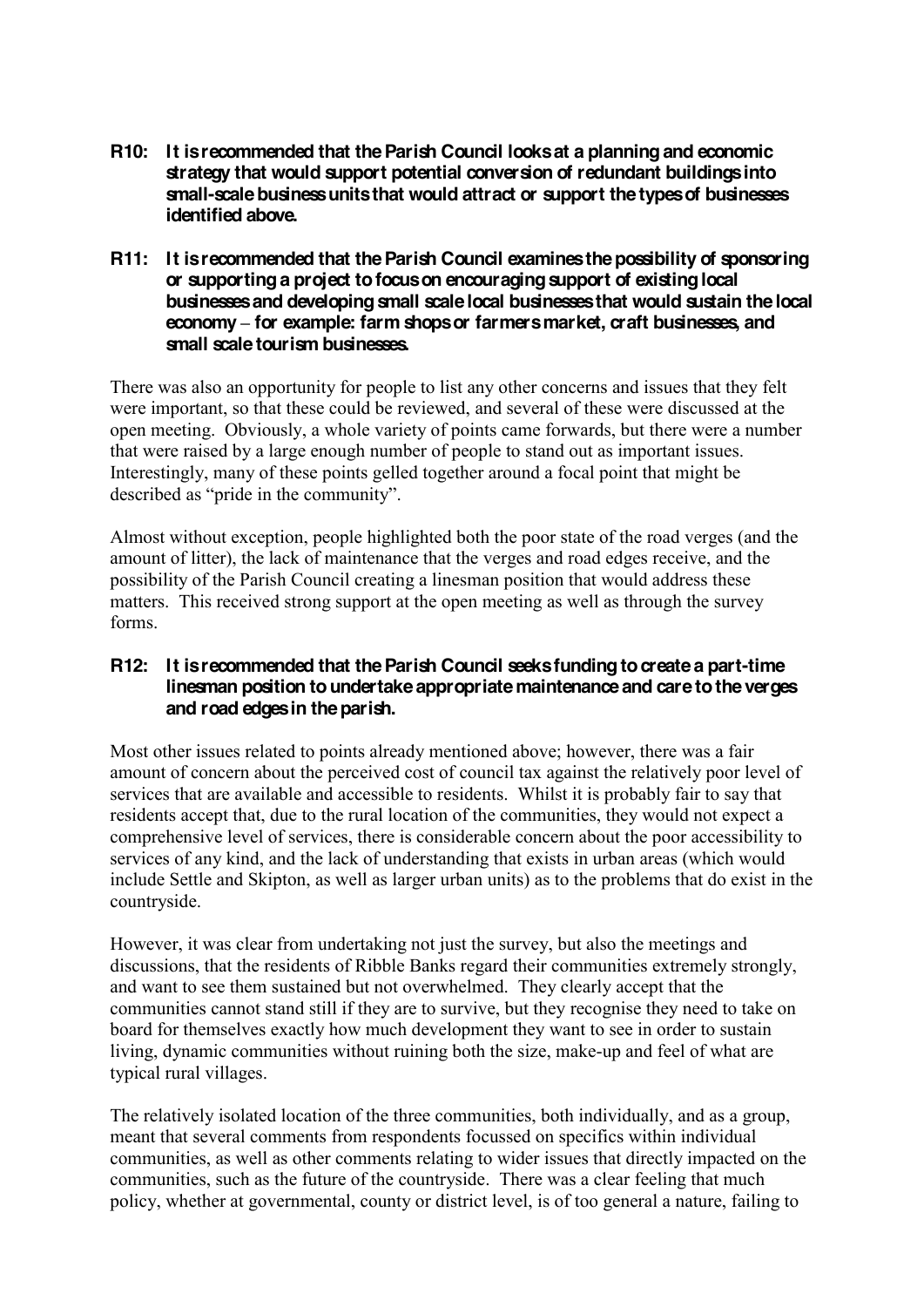allow local communities to address what they  $-$  the communities  $-$  perceive as their most between the urgent needs. It was often felt that there was little "joined-up" thinking in relation to local needs, and a lack of appreciation of how these might be different from one community to the next.

This led on directly, in the survey, to questions about two specific projects that had been discussed throughout the parish, and which were being investigated further by two small working groups of interested parties. The questions sought to sound out views regarding the provision of pre-school child care and after-school clubs, as well as the development of village history websites. This related directly to issues of sustainability, and the importance of generating and providing facilities that attracted, retained and developed families  $-\text{ as a}$ whole  $-\tilde{\ }$  within the local communities, especially linking in to ensure the future of Rathmell School<sup>.</sup>

#### *i* Young people, with children, will not choose to come and live in the village unless they have *employment (which is likely to be outside the village)* and they are likely to need child care"

Responses showed a clear interest (not just from people with children, but the wider community too) in ensuring some form of pre-school child care provision was developed, both to allow parents with children the ability to get employment, as well as offer local children of that age the opportunity to mix with their peer group and develop social skills from the very earliest age. This is particularly so for 3 and 4 year old children; and currently it is almost impossible for 3 year olds to access available care, as none exists in the immediate locality. This is severely disadvantaging these children.

There is a clear opportunity here for suitable provision to utilise the facilities at Clark's Old School, Wigglesworth, subject to the improvement of the facilities at the Old School, or at Rathmell School itself. Utilising the Old School could provide a significant project that would consolidate the position of what is seen as an important community resource, as well as offer provision that is clearly required by the local community. The central position of the Old School within the parish could make it an attractive location for a wide range of people, and it would enable close links to be maintained between any child-care providers and the primary school at Rathmell (to which many of those using the provision would probably go to attend full-time education). Alternatively, provision could be offered at Rathmell School, but this would require the close involvement of the school's Governing Body.

#### **R13: It is recommended that the Parish Council offers what help and support it can to the development of pre-school child care provision at a location within the parish, and encourages the investigation of the development of similar after-school and holiday-time provision.**

There was also a good level of support, particularly from young people in Wigglesworth, for the development of a village websites to host information about the history of the village and the village in general.

#### **R14: It is recommended that the Parish Council offers what help and support it can to the instigation and development of village websites, to allow the improved dissemination of information and to heighten awareness of the local communities.**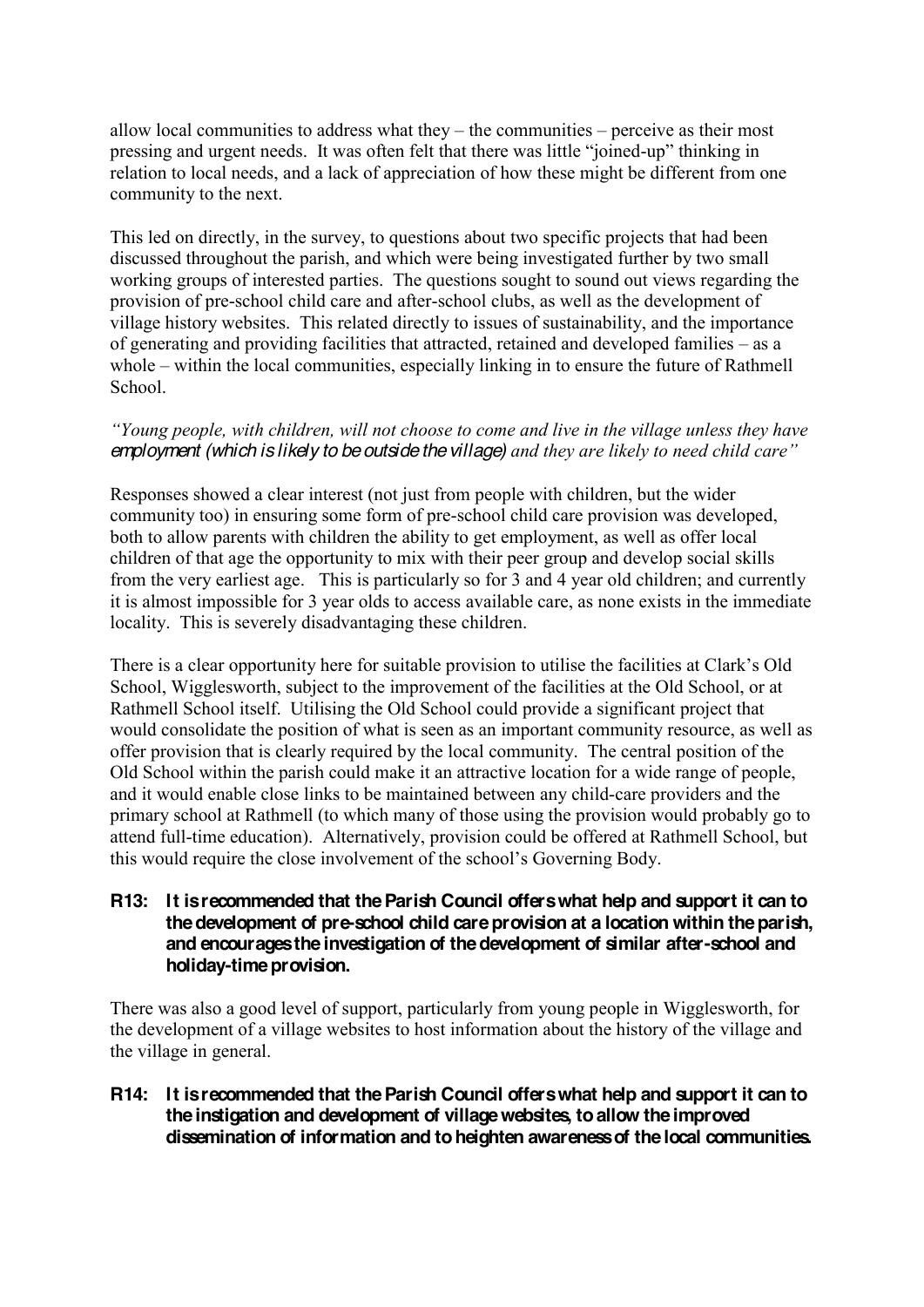#### *8. Conclusions*

It is clear from the responses to the survey and the comments and feedback provided at meetings and in other responses, that the people of Ribble Banks take the future of their community very seriously indeed. For the most part, there is a progressive attitude towards the future development and needs of the villages, wanting to retain as much of the size, nature and character as currently exists, but realising that the make-up of the community has changed, and will continue to change; the importance of the sustainability of the local economy through the identification of other business and economic opportunities beyond the traditional ones; and the importance that the community will only survive if the community itself takes that responsibility.

The Parish Council is to be commended in taking the initiative to identify key issues for the residents in the local communities, so that it can, in turn, identify and prioritise issues for the future, and ensure that such priorities are carried forward into the local and regional agendas – whether governmental or regional development agencies.

It is hoped that the recommendations identified in this Plan will enable the Parish Council, or other interested local groups, to move forwards, seek appropriate funding (where necessary) and continue to ensure that Rathmell, Wigglesworth and Halton West retain their community spirit, develop relevant local facilities and services – or ensure they are provided, and secure a firm future for the whole parish.

# **9***9 Going forwards...*

It is now the intention for the Parish Council to consider the recommendations contained in the Parish Plan, to consult on these through a series of feedback meetings, and then to finalise an Action Plan. Copies of the Parish Plan will have been circulated to every household in the Ribble Banks area, as well as to other local bodies and interested parties.

This Action Plan - based on the feedback received and considerations of the Council – will prioritise the various recommendations, identify relevant stakeholders and potential participants for different projects, and put some outcomes and timescales on these priorities.

This will allow the Parish Council, along with all those interested and involved in specific projects or ideas, to identify which recommendations it feels it can address over what timescales, and to begin to work in a structured way towards the fulfilment of many of these. This should provide a strategy for improving many aspects of the lives of residents of all ages and all needs throughout Ribble Banks.

It should not be the case that the Parish Council alone will move particular projects forwards, but that it will encourage, support and, where and as appropriate, offer resources and assistance so that local community teams or project groups can deliver the necessary outcomes within the community.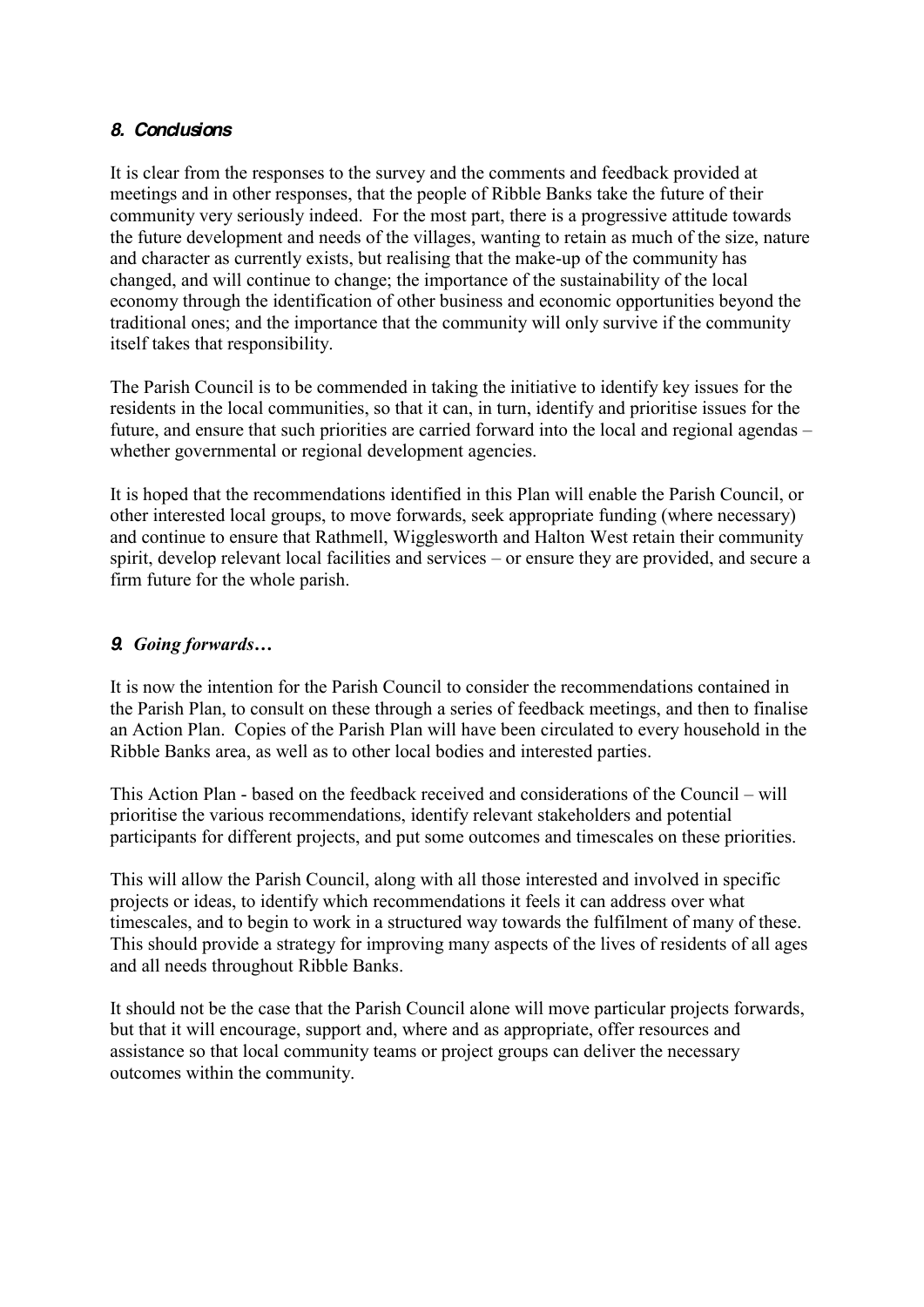#### *Summary of Parish Plan Recommendations*

- R1: It is recommended that the Parish Council investigates supporting a satellite-wireless high-speed internet access service in both Rathmell and Wigglesworth.
- R2: It is recommended that the Parish Council seeks to identify potential sites in each village that could be used as safe play areas for children.
- R3: It is recommended that the Parish Council continues to lobby for the provision of a mains drinking water supply to Halton West, and that it seeks support and funding through external organisations such as Water Aid.
- R4: It is recommended that the Parish Council considers what support it might give to the Bowland Transit Scheme to assist its future development.
- R5: It is recommended that the Parish Council lobbies to have Ribble Banks included in Craven District Council's recycling scheme, and that emphasis on recycling plastics is conveyed to CDC.
- R6: It is recommend that the Parish Council seeks to have a 30mph speed limit introduced in Wigglesworth; that the 30mph limit in Rathmell is monitored and imposed properly; that adequate speed calming road markings are made on the entry routes to both villages.
- R7: It is recommended that the Parish Council liaises with the local Planning Authority to adopt Village Design Statements for each of the three villages (as outlined in the attached appendices) as supplementary planning guidance.
- R8: It is recommended that the Parish Council examines the feasibility of enabling some affordable housing within the two main villages.
- R9: It is recommended that the Parish Council reviews the status of Halton West as part of the Parish Council
- R10: It is recommended that the Parish Council looks at a planning and economic strategy that would support potential conversion of redundant buildings into small-scale business units that would attract or support the types of businesses identified above.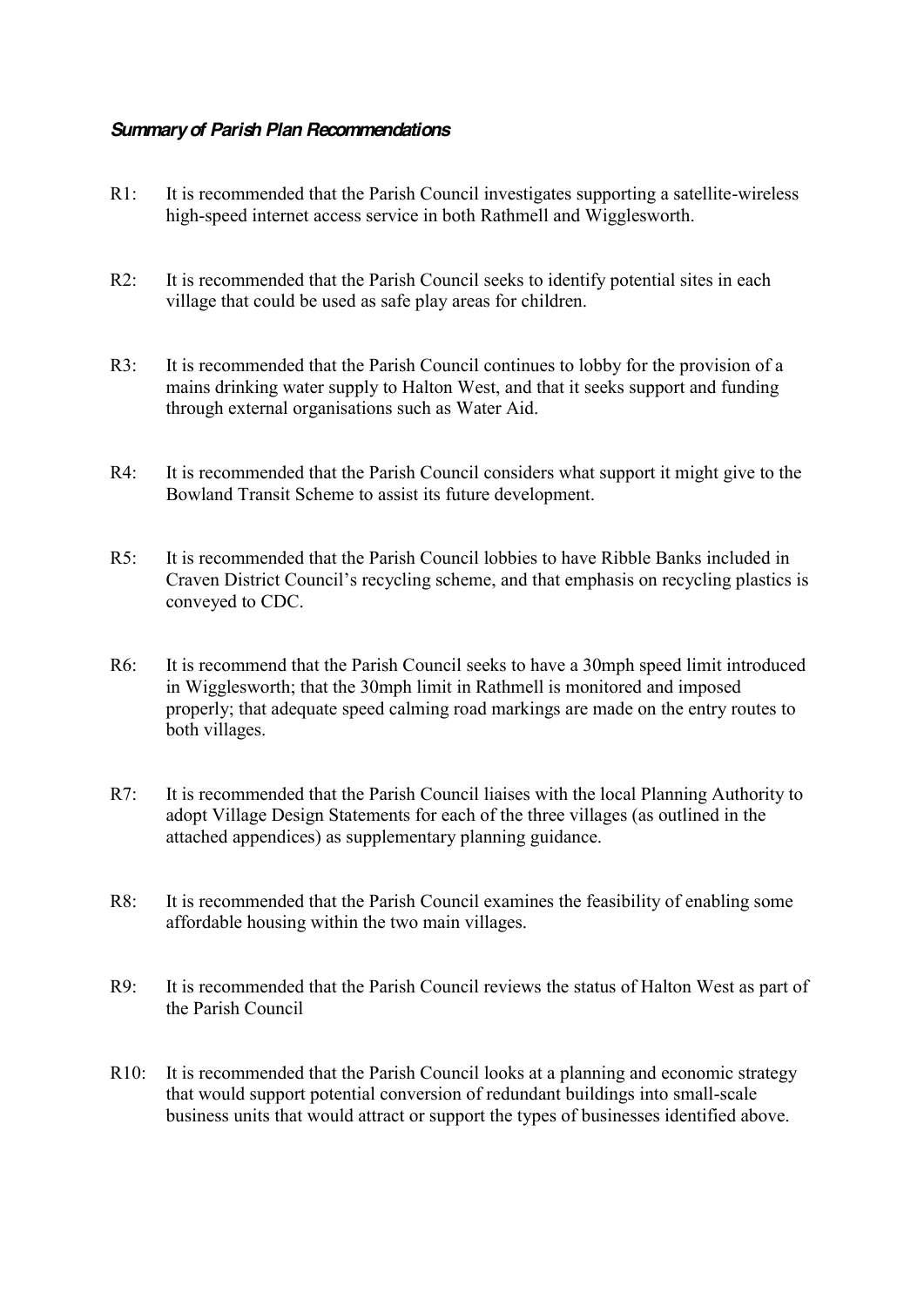- R11: It is recommended that the Parish Council examines the possibility of sponsoring or supporting a project to focus on encouraging support of existing local businesses and developing small scale local businesses that would sustain the local economy  $-$  for example: farm shops or farmers market, craft businesses, and small scale tourism businesses.
- R12: It is recommended that the Parish Council seeks funding to create a part-time linesman position to undertake appropriate maintenance and care to the verges and road edges in the parish.
- R13: It is recommended that the Parish Council offers what help and support it can to the development of pre-school child care provision at a location within the parish, and encourages the investigation of the development of similar after-school and holidaytime provision.
- R14: It is recommended that the Parish Council offers what help and support it can to the instigation and development of village websites, to allow the improved dissemination of information and to heighten awareness of the local communities.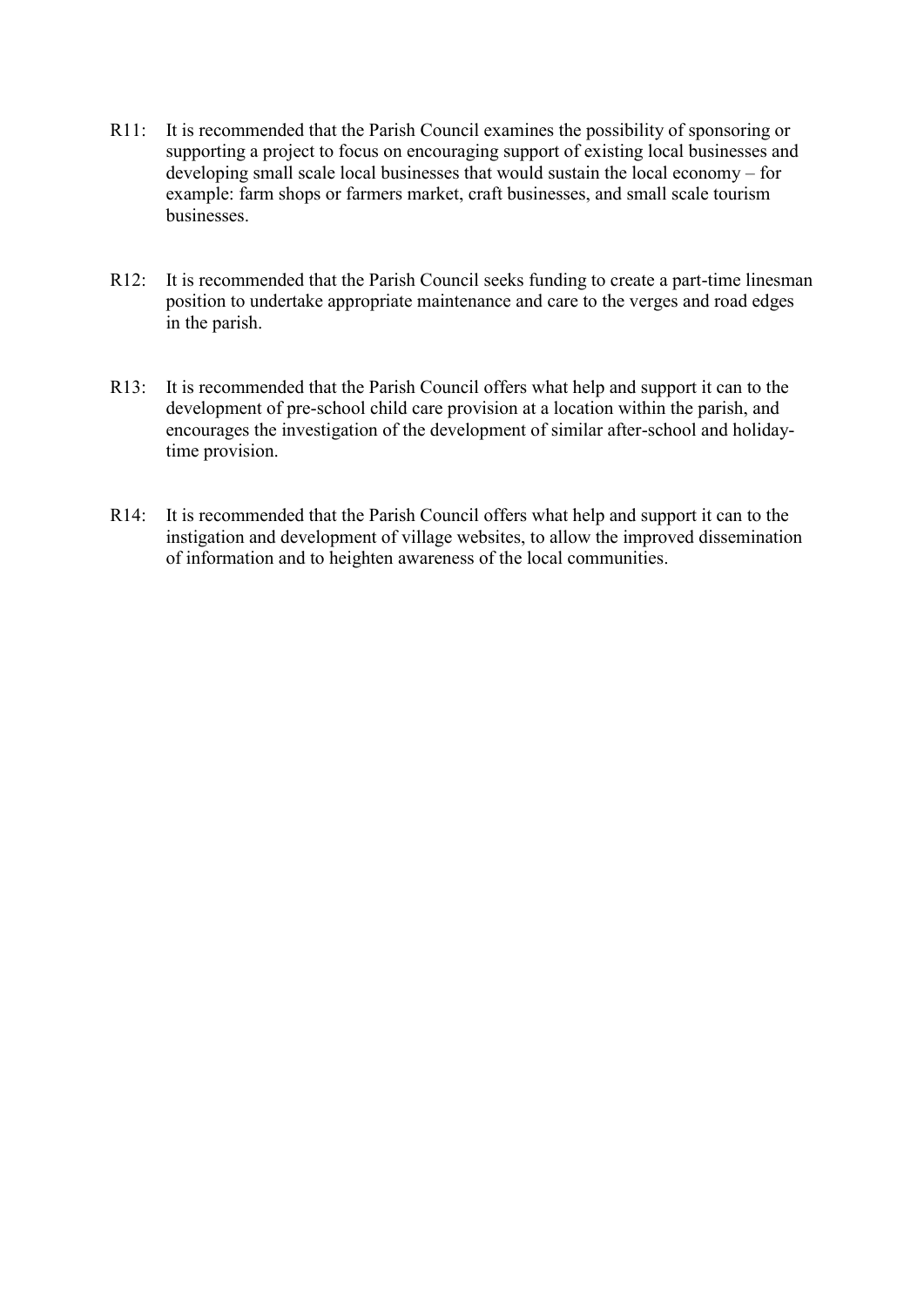# *Appendix 1 Suggested Village Design Statements*

These proposals are based on a clear desire, expressed in responses in the survey forms as well as at meetings, of residents to lay out the criteria under which any development within each of the three communities might be permitted, if appropriate.

The suggested statements take into account all these comments, along with the existing natures of the villages, their layouts and topographical settings, as well as the importance of the traditional look and feel of existing buildings, their architectural styles and materials; and the importance of maintaining a living village, whilst not shunning the fact that the communities need to develop in an appropriate fashion. The aim is to take into account specific local conditions, yet not ignoring the wider concerns and issues that are laid out in documents such as the Local Plan.

The intention is to avoid random development or building, and to ensure that any resident, landowner or developer understands that they have a responsibility to contribute to an holistic, consistent and integrated community. It is intended that these statements should be finalised in conjunction with the local planning authorities.

#### **Rathmell Village Design Statement**

No development will be permitted outside the existing designated village lines, other than conversions of unused or redundant farm buildings and appropriately scaled residential extensions to existing residential properties;

Any such conversions should support local employment or residence, and should not be permitted if developed as speculative second homes or holiday homes;

Infilling within existing village lines would be permitted, where any such development would consist of one or two appropriately sized and designed residences. The development of larger infill areas would not be supported;

All buildings, of whatever type, should be vernacular in style and appropriate to their topographical and village context, with the use of appropriate local materials;

No large-scale development will be permitted within the parish area;

Small-scale buildings or development (of no more than two units in a single location) to support local employment or services would be supported, within the guidelines above.

# **Halton West Village Design Statement**

No development will be permitted outside the existing designated village lines, other than conversions of unused or redundant farm buildings and appropriately scaled residential extensions to existing residential properties;